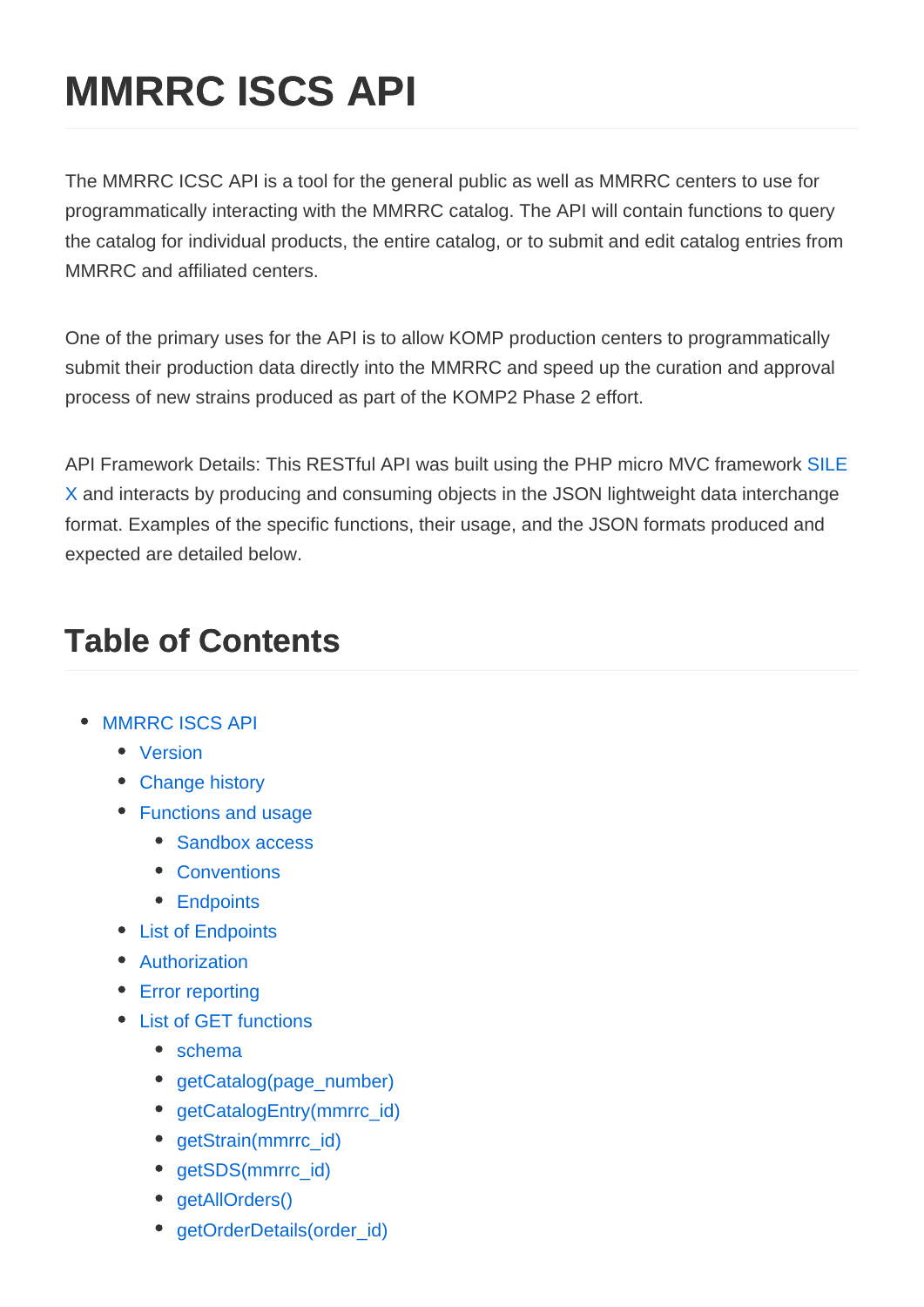- <span id="page-1-0"></span>• [List of PUT functions](#page-20-0)
	- [updateOrderStatus\(\)](#page-20-0)
- [List of POST functions](#page-20-0)
	- [addOrderNote\(\)](#page-21-0)
	- [addOrderMilestone\(\)](#page-21-0)
	- [addOrderShipment\(\)](#page-22-0)
- [Creating a new submission](#page-22-0)
- [Updating an existing submission](#page-23-0)
- [Caveats:](#page-24-0)
- [Useful Tools:](#page-24-0)
	- [HTML Response](#page-25-0)
	- [JSON linter](#page-25-0)
	- $\bullet$  [cURL](#page-25-0)

## **Version**

Version 1.2

## **Change history**

Version 1.2 2019-03-08 - added documentation for updating submissions Version 1.1 2017-04- 28

## **Functions and usage**

#### **Sandbox access**

We have made a sandbox available for developers to test their implementation of this API at [api](https://apisandbox.mmrrc.org) [sandbox.mmrrc.org](https://apisandbox.mmrrc.org).

### **Conventions**

Text annotations for strain names are stored as Unicode characters.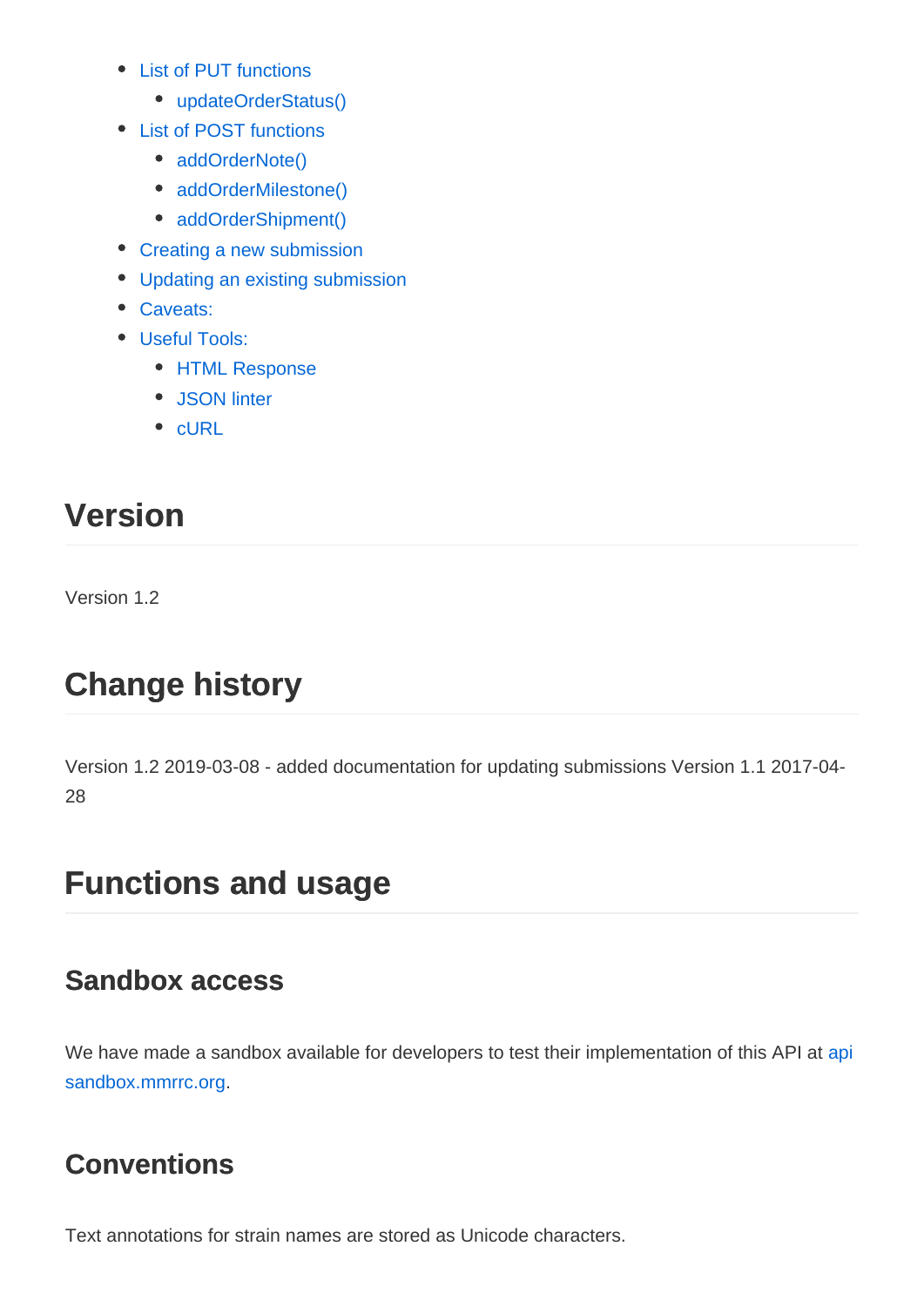### <span id="page-2-0"></span>**Endpoints**

Endpoints are categorized into three groups based on the HTTP verb used to make a successful request: GET, POST and PUT.

GET endpoint functions are used for data retrieval. POST endpoint is used to create a new submission. PUT endpoint will be used to edit a submission already existing in the system.

GET endpoint functions are public and do not require authorization. POST and PUT requests are private and accessible only on successful authorization. Refer to 'Authorization' for more information.

| <b>URI</b>                                             | <b>HTTP</b><br>verb | <b>Description</b>                                |
|--------------------------------------------------------|---------------------|---------------------------------------------------|
| /api/v1/schema                                         | <b>GET</b>          | See the submission schema                         |
| /api/v1/catalog/{function}/{argument}                  | <b>GET</b>          | JSON output of all catalog items<br>/submissions  |
| /api/v1/submission/                                    | <b>POST</b>         | Create a new submission                           |
| /api/v1/submission/updateSubmission/<br>$\{mmrrc_id\}$ | <b>PUT</b>          | Edit fields for a specific submission             |
| /api/v1/orders{function}/{order_id}                    | <b>GET</b>          | JSON output of a specified order or<br>all orders |
| /api/v1/orders/{function}                              | POST,<br>PUT        | Add/Edit order information                        |

## **List of Endpoints**

## **Authorization**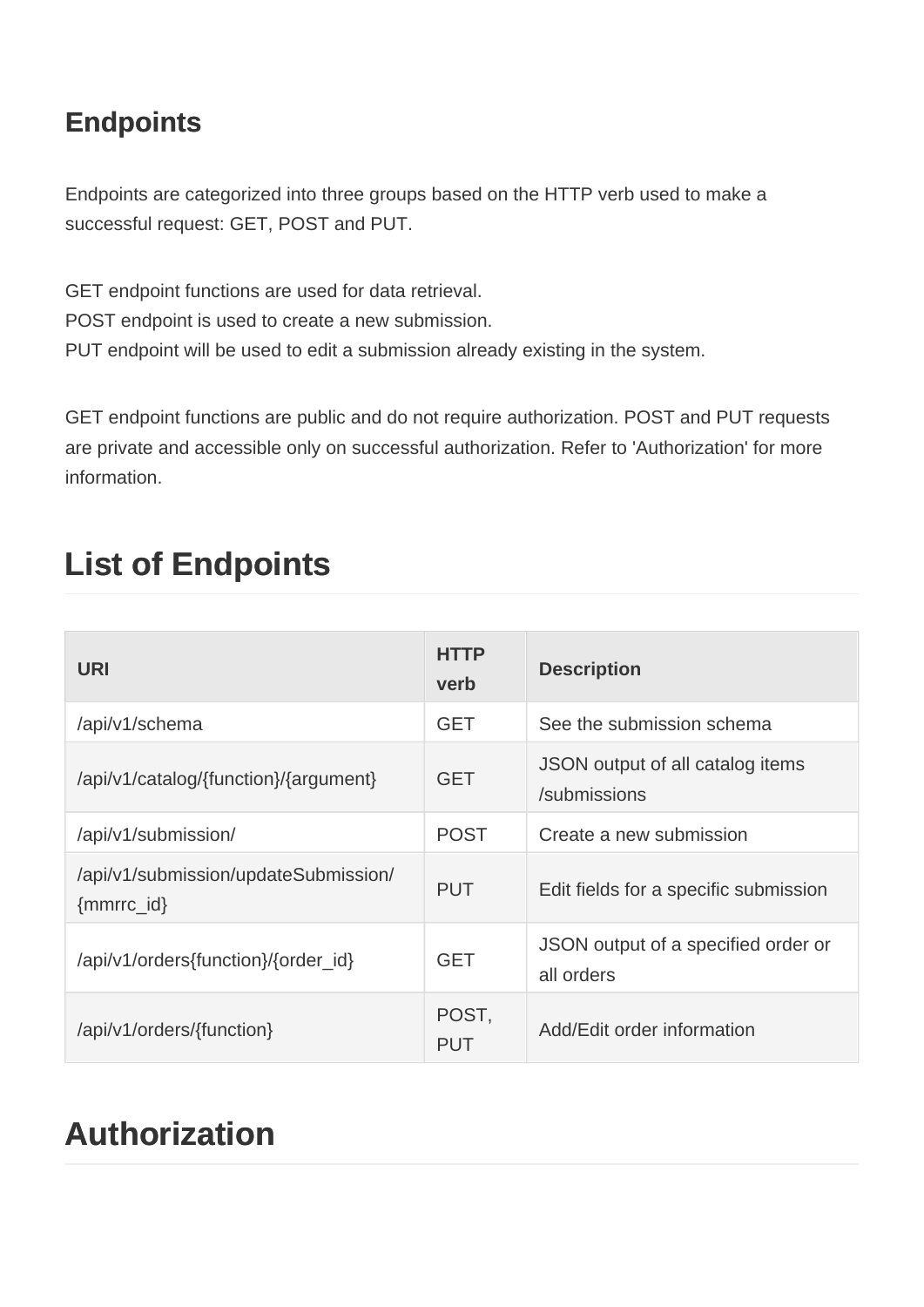<span id="page-3-0"></span>POST and PUT requests are authorized via the x-api-key HTTP header. Every such request should contain an x-api-key HTTP header with a unique API key as its value. API keys are associated with individual API users (centers) and can be obtained from service@mmrrc.org.

To quickly check if an API key is valid, the following cURL command can be used.

```
$ curl --header "x-api-key: eceab44fdb2d86fx" -X POST --data-binary
   '{"sample":"value"}' http://api.mmrrc.org/api/v1/submission
```
If the x-api-key value is incorrect or missing, the API returns the following error message:

```
{
     "failure": {
         "errors": [
              "Your 'x-api-key' header value is incorrect or empty."
         ]
     }
}
```
## **Error reporting**

The API uses descriptive human-readable error messages for troubleshooting. An example errors object:

```
{
     "failure": {
          "errors": [
              "An entry with a strain name _C57BL/6J-A_13_ already exists."
         \mathbf{1} }
}
```
### **List of GET functions**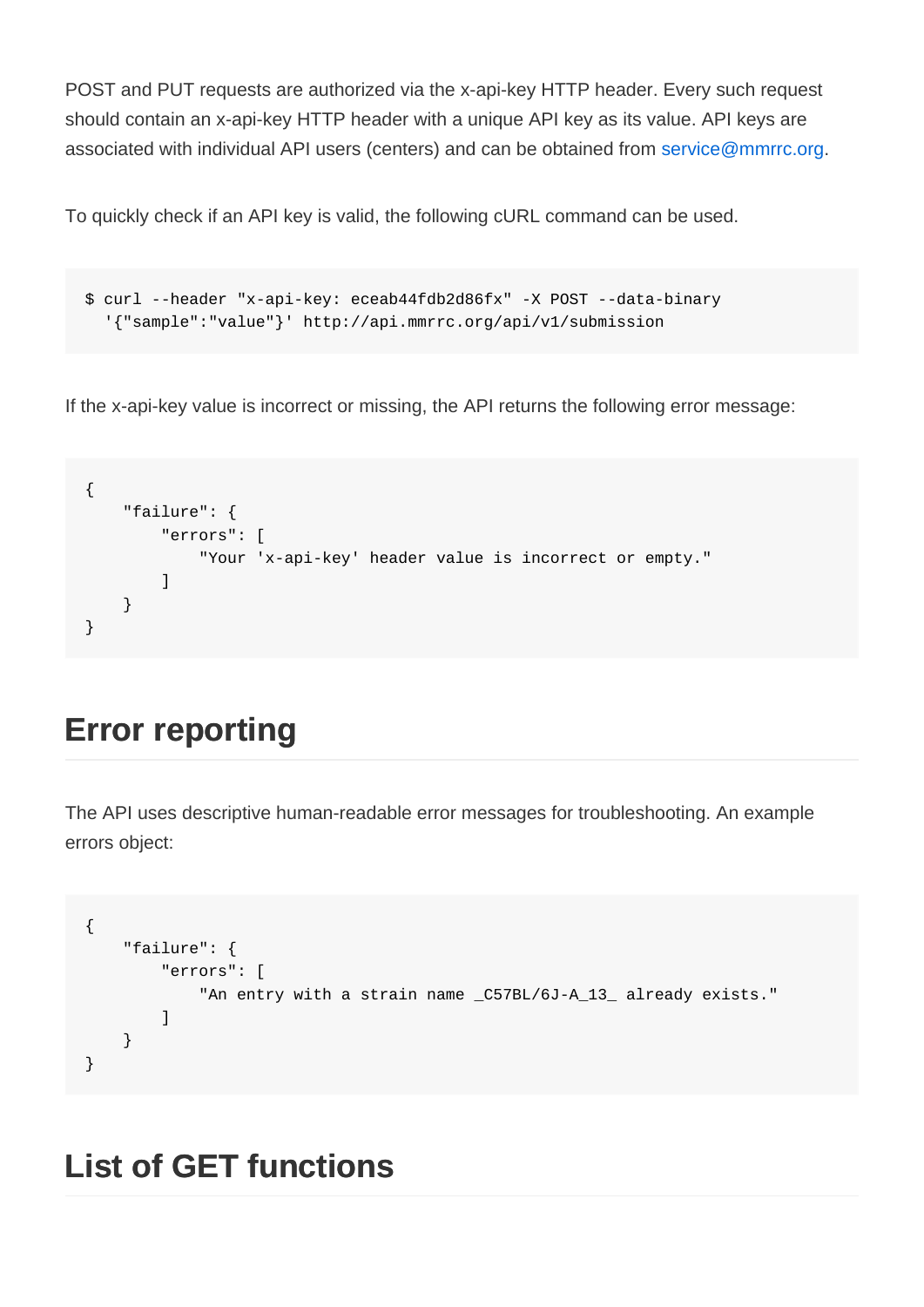#### **schema**

This function retrieves the schema for both the submission and update calls.

```
Endpoint: /api/v1/schema/
Example request (GET): https://api.mmrrc.org/api/v1/schema
Example response:
```

```
{
     "$schema": "http://json-schema.org/draft-07/schema#",
     "title": "Submission",
     "description": "MMRRC Submission",
     "type": "object",
     "definitions": {
         "contactType": {
              "properties": {
                  "first_name": {
                      "type": "string"
                  },
                  "last_name": {
                      "type": "string"
                  },
                  "institution": {
                      "type": "string"
                  },
                  "email_address": {
                      "type": "string"
                  },
                  "phone": {
                      "type": "string"
 }
             }
          }
      },
      "more": "..."
}
```
Further down the schema enumerated values are presented as:

```
{
   "breeding_system": {
     "enum": [
         "Backcross",
         "Sib-mating",
```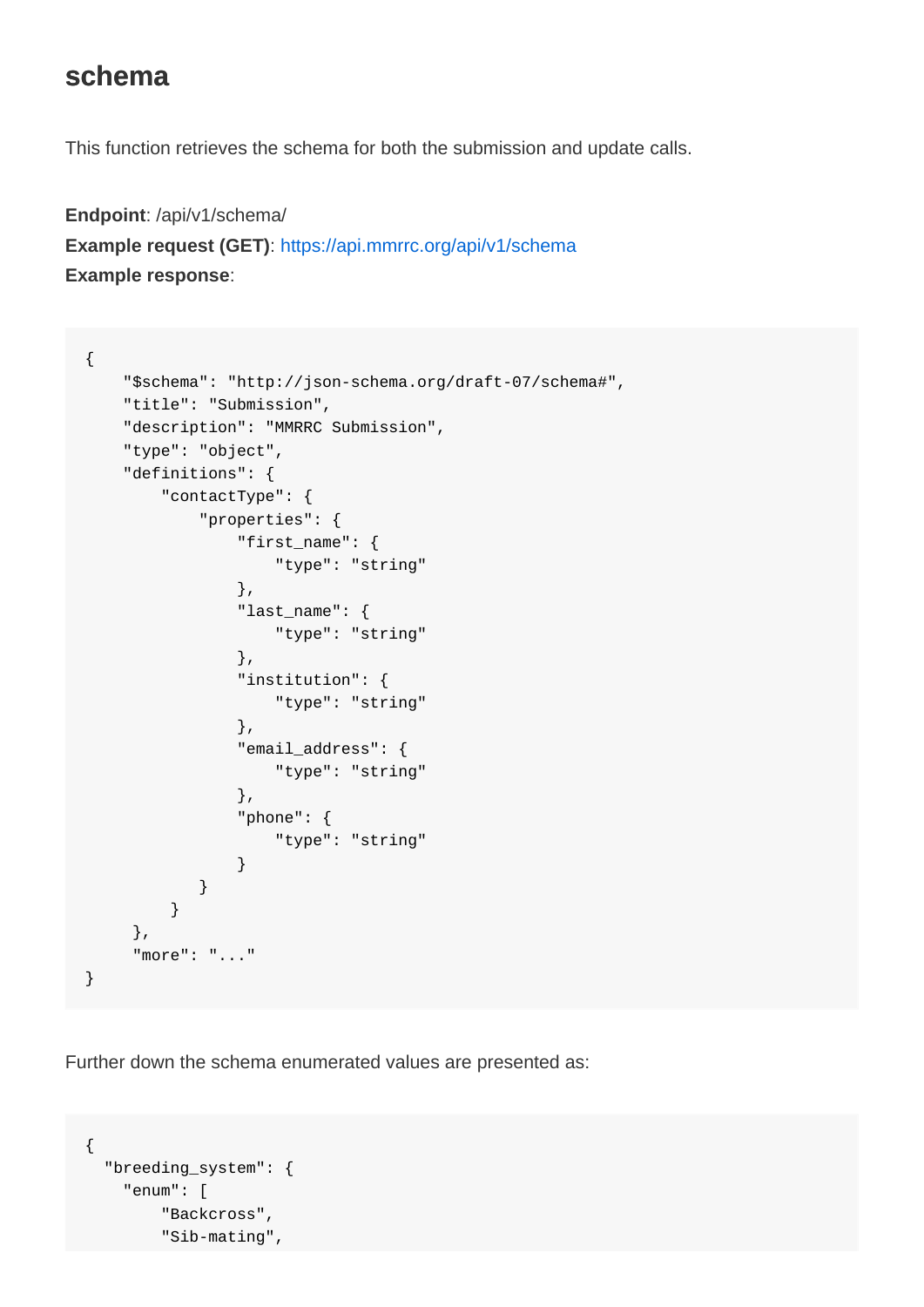```
 "Random intra-strain mating",
         "Outcross to non inbred (hybrid or outbred) mate",
         "Other or uncertain",
         "Backcross or Sib-Mating"
    ]
   }
}
```
and required values for the submission call are denoted in an array at the end of each section:

```
{
   "section": "...",
   "required": [
     "strain_name",
     "status",
     "submission_type",
     "accepted_dt",
     "strain_type_id",
     "delayed_release_requested",
     "publication_provided",
     "originated_on",
     "maintained_on",
     "mta_rcvd_dt"
   ]
}
```
#### **getCatalog(page\_number)**

This function retrieves the entire catalog in JSON format. The response is paginated, i.e. a single request will return 100 catalog entries starting at page\_number.

```
Endpoint: /api/v1/catalog/getCatalog/
Example request (GET): https://api.mmrrc.org/api/v1/catalog/getCatalog/400
Example response:
```

```
\sqrt{ } {
         "mmrrc_id": "41491",
         "strain_name": "B6;CBA-Tg(MYH6-Mb*)10Jue/Mmucd",
         "status": "Accepted",
         "accepted_dt": "2016-04-19",
```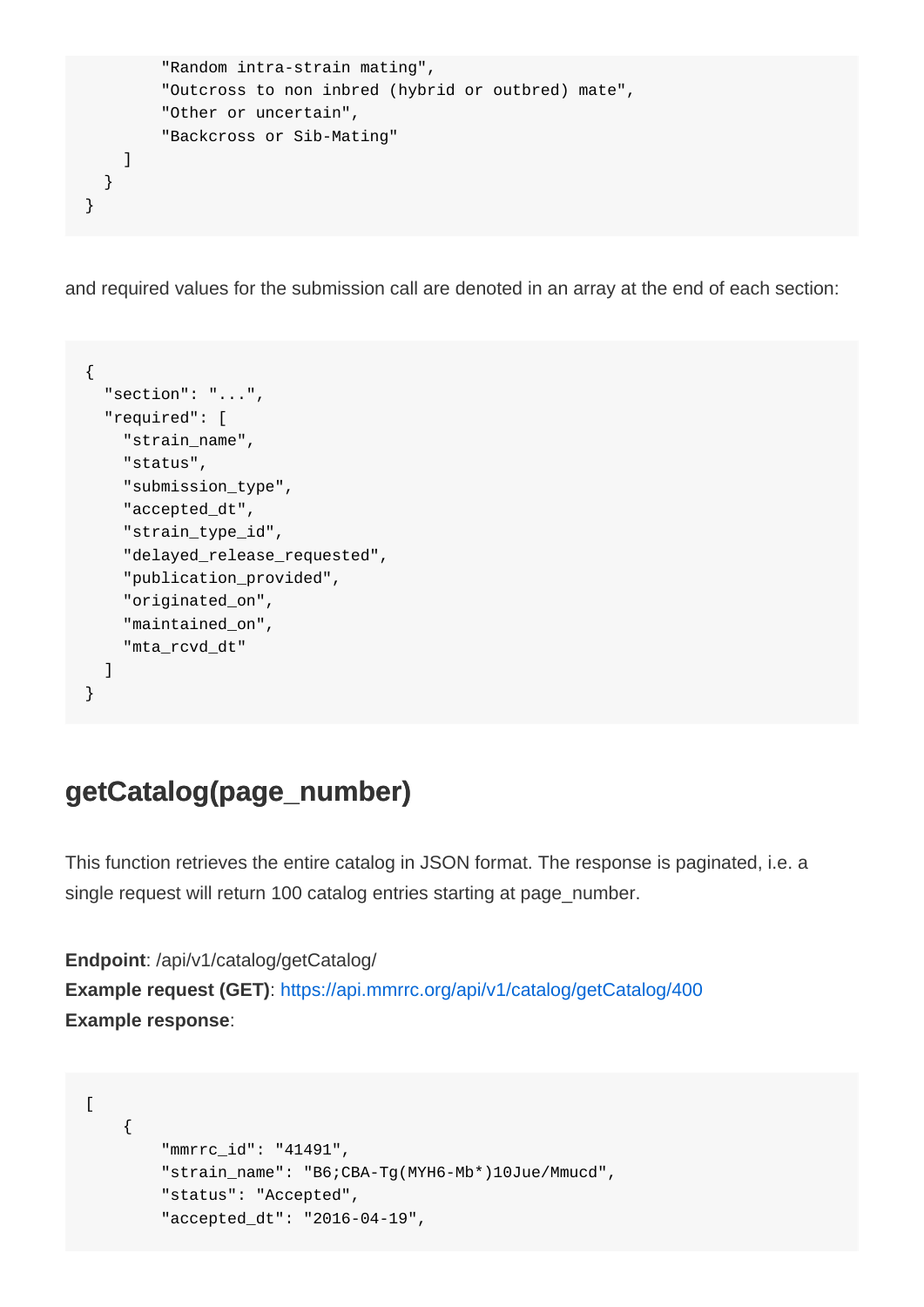```
 "delayed_release_requested": "0",
         "published_name": "B6;CBA-TG(HpMyo)10Jue",
        "is transgenic": "Yes",
        "founder_background": "B6CBAF1",
        "hom_fertile_comment": "",
        "is sexlinked": "No",
        "genetic_alteration": "The transgene included anti-sense...",
       "phenotype": "<p><b>Homozygous: </b>Not characterized</p>...",
         "availability_level": "",
        "center_id": "UCD",
         "assigned_dt": "2016-04-19",
         "availability": "Cryo-archive",
         "locus": [
\{ "mmrrc_id": "41491",
                 "symbol": "Tg(MYH6-Mb*)10Jue",
                 "segment_type": "Transgene",
                 "species": "Multi-species",
                 "locus_id": "45388",
                 "mgi_acc_id": "",
                 "locus_role": "Allele"
 }
        ],
        "more": "..."
    }
```
#### **getCatalogEntry(mmrrc\_id)**

]

This function returns a single catalog entry by mmrrc\_id.

**Endpoint**: /api/v1/catalog/getCatalogEntry/ **Example request (GET)**: <https://api.mmrrc.org/api/v1/catalog/getCatalogEntry/44> **Example response**:

```
{
     "mmrrc_id": "44",
    "strain_name": "B6;129-<i>Amelx<sup>tm1Kul</sup></i>/Mmnc",
     "status": "Accepted",
     "accepted_dt": "2002-02-26",
     "delayed_release_requested": "0",
     "ilar_lab_code": "",
     "published_name": "",
     "is_transgenic": "No",
     "founder_background": "BL6;129SvJ",
```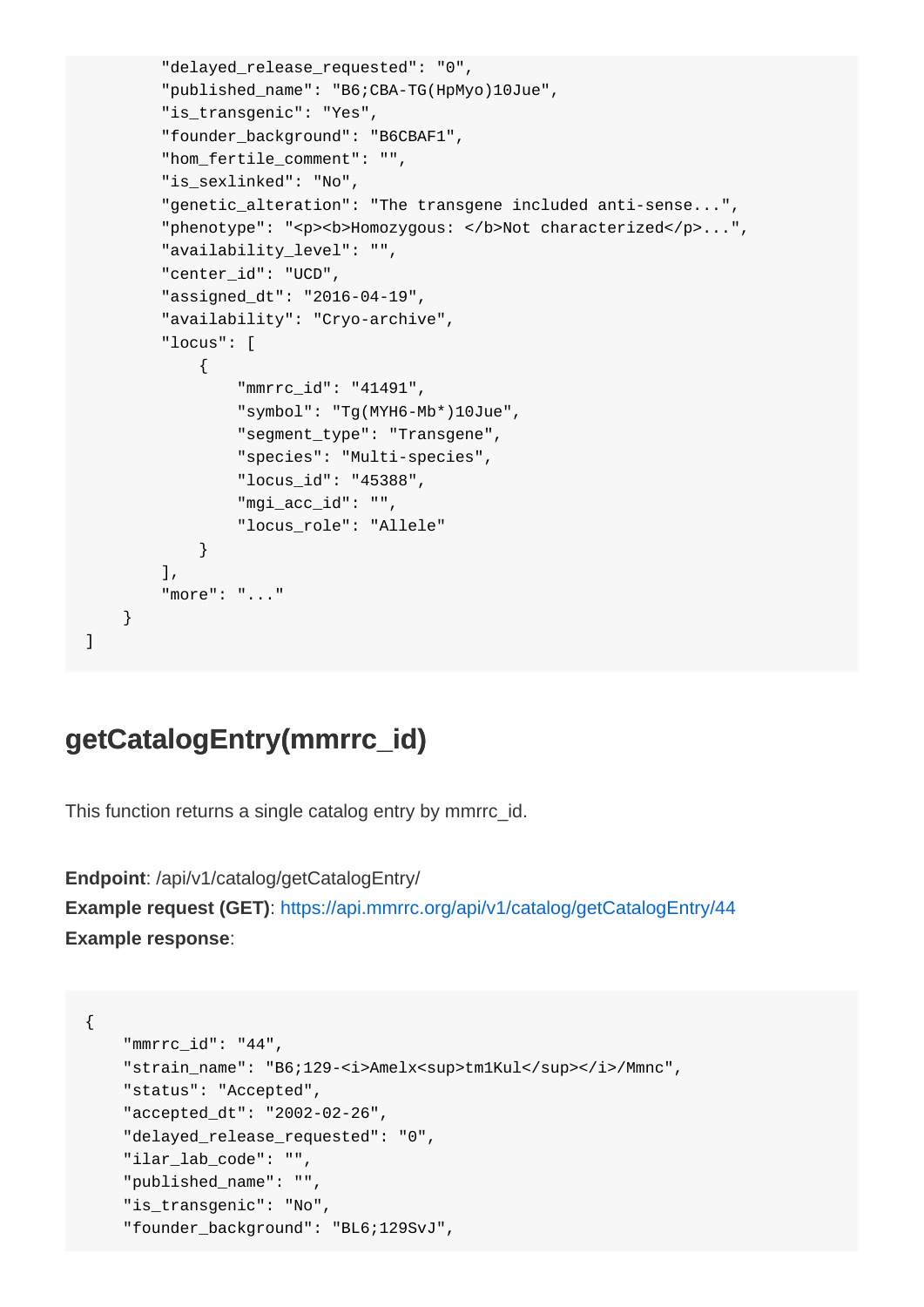```
 "hom_fertile_comment": "",
     "is_sexlinked": "No",
     "genetic_alteration": "A neo cassette was inserted in exon 2...",
     "phenotype": "Abnormal teeth with chaulky-white discoloration,...",
     "availability_level": "",
     "center_id": "UNC",
     "assigned_dt": "2002-02-26",
     "availability": "Cryo-archive",
     "locus": [
         {
             "mmrrc_id": "44",
             "symbol": "Amelx",
             "segment_type": "Gene",
             "species": "Mus musculus (mouse)",
             "locus_id": "5",
             "mgi_acc_id": "MGI:88005",
             "locus_role": "Target"
         },
         {
             "mmrrc_id": "44",
             "symbol": "Amelx<tm1Kul>",
             "segment_type": "Allele",
             "species": "Mus musculus (mouse)",
             "locus_id": "6",
             "mgi_acc_id": "MGI:2177294",
             "locus_role": "Target"
         }
     ],
     "strain_of_origin": "BL6;129SvJ",
     "background_strain": "BL6;129SvJ",
     "product": {
         "prod_hom_f": "1",
         "prod_hom_m": "1",
         "prod_het_hemi_f": "1",
         "prod_het_hemi_m": "1",
         "prod_sperm": "0",
         "prod_embryos": "0",
         "prod_resusc": "1",
         "prod_wt_control_f": "1",
         "prod_wt_control_m": "1",
         "prod_es_cell_line": "0"
    }
}
```
#### **getStrain(mmrrc\_id)**

This function retrieves strain information by mmrrc\_id.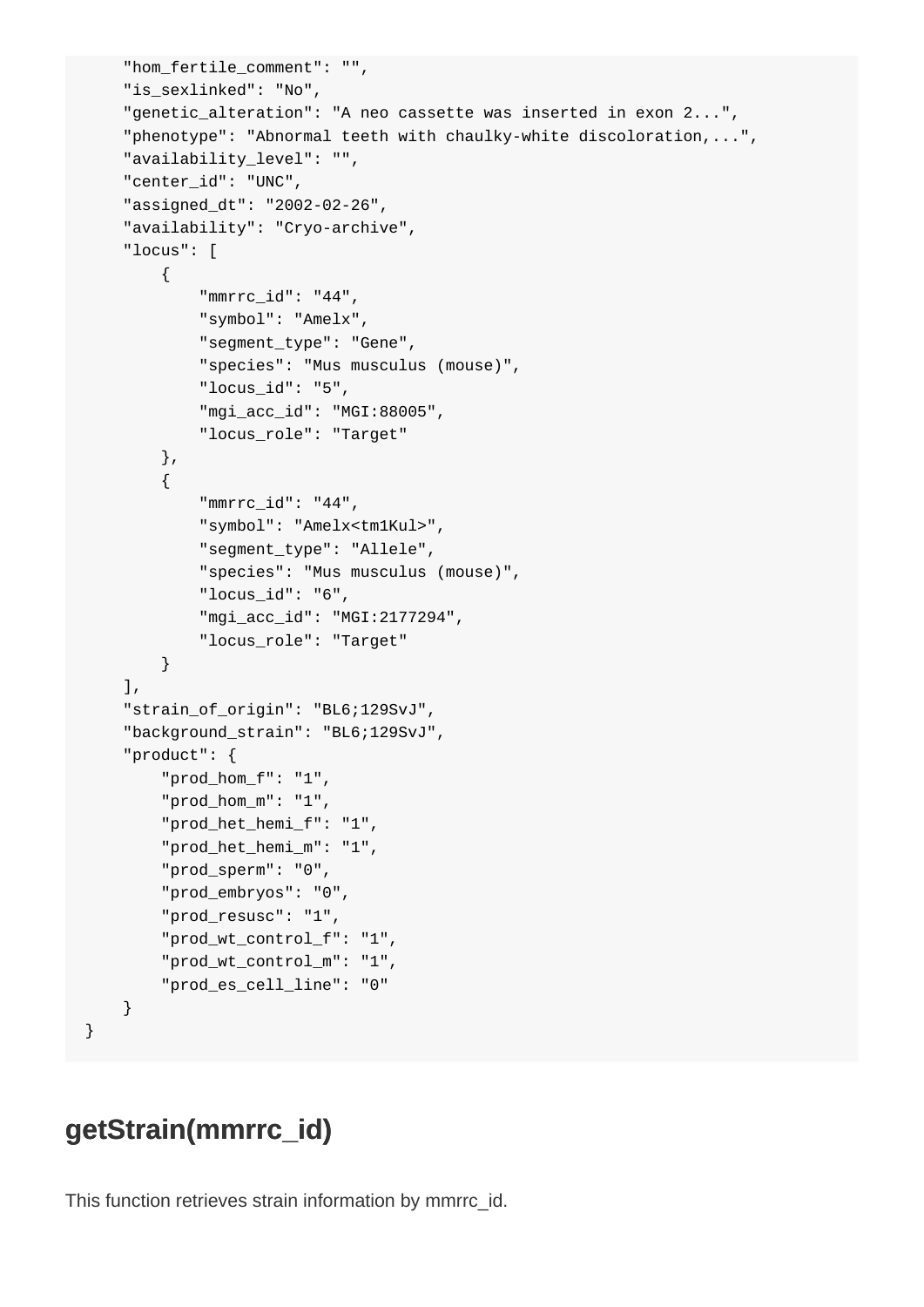#### <span id="page-8-0"></span>**Endpoint**: /api/v1/catalog/getStrain/ **Example request (GET)**: <https://api.mmrrc.org/api/v1/catalog/getStrain/67> **Example response**:

{

```
 "mmrrc_id": "67",
 "strain_name": "FVB\/N-Tg(Myh7-Pln)2Egk\/Mmmh",
 "nomen_sanctioned": "1",
 "mgi_acc_id": "MGI:2665588",
 "accepted_dt": "2002-06-18",
 "delayed_release_dt": "",
 "mta_version": "1",
 "mta_rcvd_dt": "2002-07-22",
 "mta_release_category": "B",
 "initial_maintenance_level": "Cryo-archive",
 "historical_dev_desc": "",
 "originated_on": "",
 "nomen_notes": "Changed name from \u0027FVB-Tg(Pln)2Egk\u0027 to...",
 "maintained_on ": "",
 "is_di_protocol_onfile": "1",
"is profile onfile": "1",
 "hide_related_products": "N",
 "other_notes": "Previously assigned to Taconic. Non-Profit Only...",
 "created_dt ": "2002-06-18",
 "created_by ": "MMRRCDBA ",
 "mod_dt": "2016-03-30 12:25:06",
 "mod_by": "etpage@ucdavis.edu",
"strain type id": "15",
 "submission_type": "Type-1",
 "status": "Accepted",
 "nomen_chng_dt": "",
 "avd_level": "Cryo-archive",
 "source_collection": "",
 "delayed_release_extns": "0",
 "delayed_release_requested": "0",
 "publication_provided": "0",
 "donor_requested_delay": "0",
 "create_dt": "",
 "create_by": "0"
```
#### **getSDS(mmrrc\_id)**

}

This function retrieves all the data found on the Strain Detail Sheet for a single ID.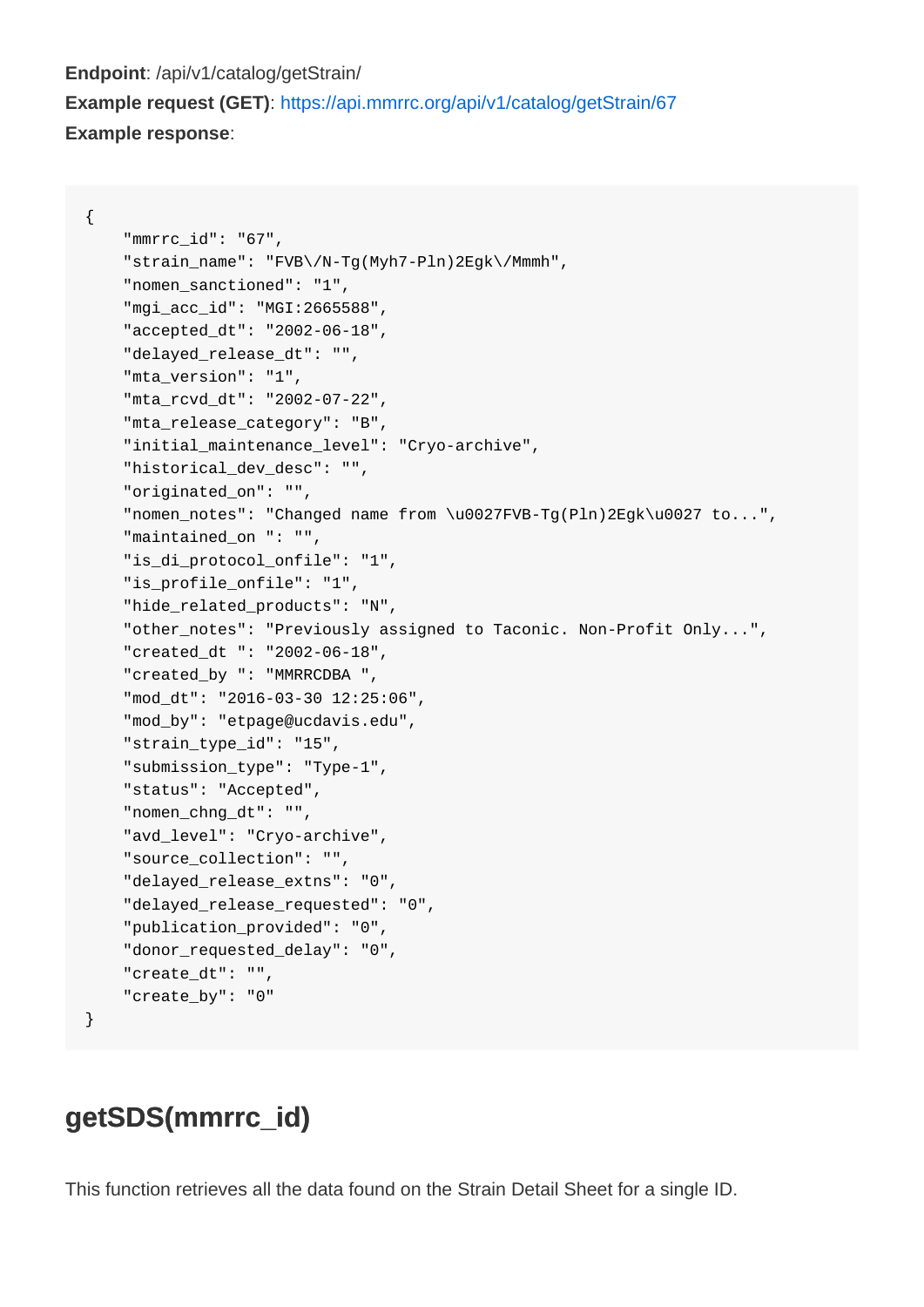#### **Endpoint**: /api/v1/catalog/getSDS/ **Example request (GET)**: <https://api.mmrrc.org/api/v1/catalog/getSDS/67> **Example response**:

```
{
```

```
 "mmrrc_id": "67",
 "doc_title": "<title>MMRRC:000067-MU Detail Page</title>",
 "published_name": "",
 "genetic_alteration": "Transgene",
 "genotyping": "<ul><li><a href=\u0022http://www.mu-mmrrc.com/...",
 "es_cell_line": "",
 "phenotype": "Overexpression of phospholamban was expressed in...",
 "founder_background": "FVB/N",
 "current_background": "FVB/N",
 "strain_development": "",
 "research_applications": "<li>Skeletal muscle contraction</li>...",
 "donor_institution": "Dr. Evangelia Kranias, University of...",
 "reference": "",
"coat color": "White",
 "eye_color": "",
 "other_appearance": "",
 "breeding_system": "Backcross / Sib mating",
 "breeding_schemes": "<ul><li>FVB/NTac female x Hemizyous Tg male...",
 "generation": "Unknown",
 "breeding_performance": "Good",
 "reproductive_statistics": "<tr><td align=\u0022right\u0022>...",
 "ave_pups_born": "8",
 "homozgosity_yn": "",
 "average_pups_weaned": "",
 "wean_age": "3 weeks",
 "special_husbandry": "",
 "available_control": "<ul><li> Wildtype littermates</li>...",
 "parent_cell_line": "",
 "background_strain": "",
 "culture_protocol": "",
 "health_status_cryo": "<a href=\u0022http://www.mu-mmrrc.com/...",
 "availability_level": "",
 "hide_colony_husbandry_info": "No",
 "phenotype_list": "<div class=\u0022mmrrcpage\u0022> <br>...",
 "f_hom_viable": "",
 "m_hom_viable": "",
 "f_hom_fertile": "",
 "m_hom_fertile": "",
 "f_het_hemi_fertile": "",
 "m_het_hemi_fertile": "",
 "f_age_repdec": "",
 "m_age_repdec": "",
 "update_dt": "2019-02-17 04:58:05",
 "user_id": "6852",
```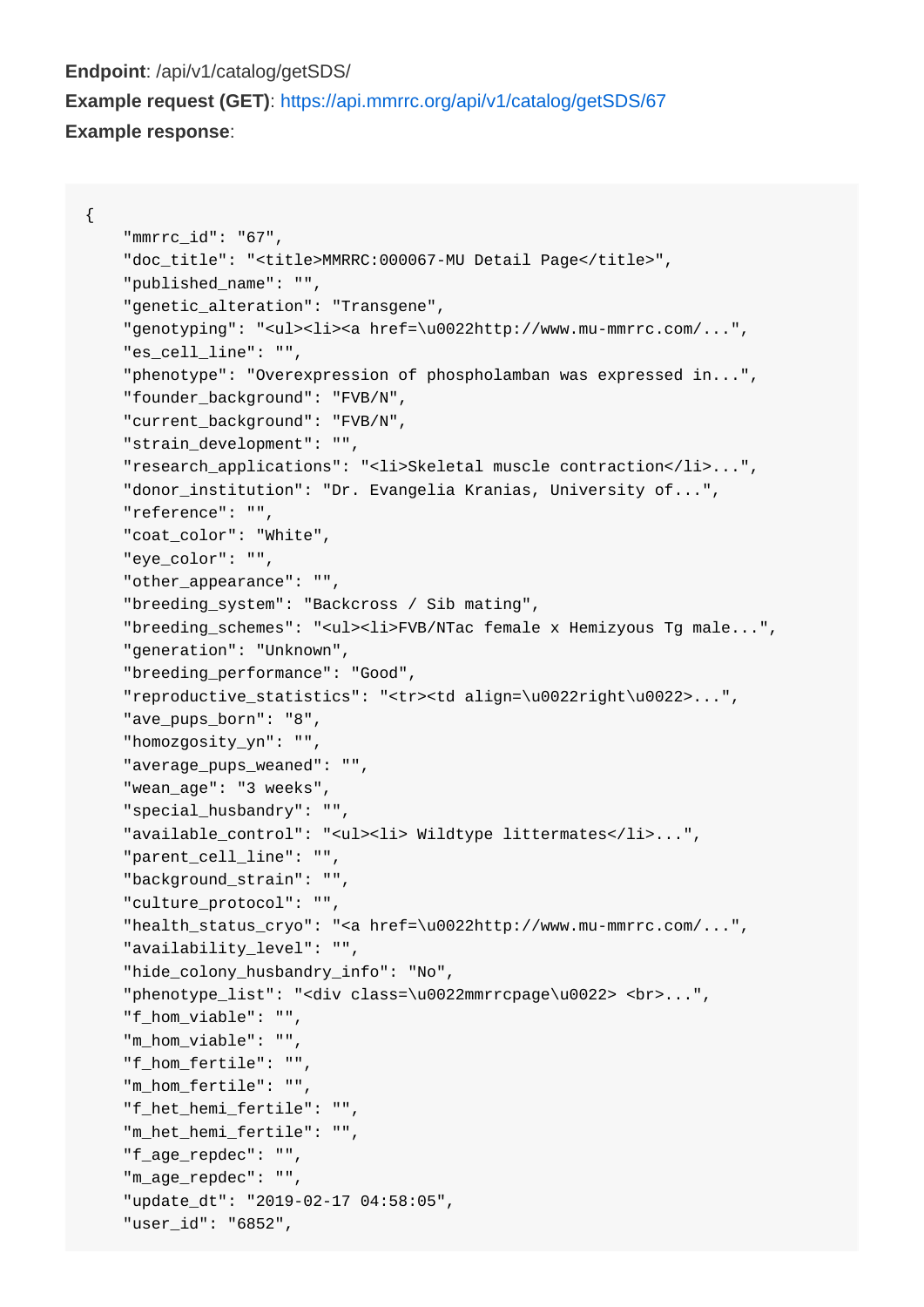```
"is transgenic": "",
 "is_sexlinked": "",
 "public_display": "Yes",
 "public_display_dt": "2019-02-17",
 "show_repro_stat": "No",
 "breeding_comment": "",
 "sds_status": "Complete",
 "hom_viable_comment": "",
 "hom_fertile_comment": "",
 "het_hemi_fertile_comment": "",
 "protocol_status": "Needs Protocol",
 "donor_notes": "",
 "edit_notes": "",
"mammalian phenotype id": "",
 "sbm_gene_symbol": "",
 "sbm_allele_pairs": "",
"sbm additional allele info": "",
 "esc_please_see_also": "",
 "esc_cell_development": "",
 "created_dt": "",
 "alterations": [
     {
         "locus_id": "97",
         "genetic_alteration_id": "61",
         "alteration_id": "6",
         "alteration_desc": "Transgene.",
         "mmrrc_id": "67",
         "cell_line_id": "902",
         "additional_notes": "",
         "presentation_order": "0",
         "alteration": "Transgenic",
         "is_standard": "1",
         "subtype_of": "",
         "imsr_alteration_cd": "TG",
         "note": "",
         "locus_role": "Transgene",
         "mgi_acc_id": "MGI:97622",
         "symbol": "Pln",
         "markup_symbol": "Pln",
         "name": "phospholamban",
         "chromosome": "10",
         "species": "Mus musculus (mouse)",
        "synonyms": "<sup>",
         "segment_type": "Gene",
         "component_of": "",
         "locus_notes": "",
         "external_acc_id": "MGI:97622",
         "resource_id": "MGI",
         "last_modified_dt": "2019-02-17 06:49:10",
         "created_dt": ""
```

```
 },
```
 $\left\{ \begin{array}{c} \end{array} \right.$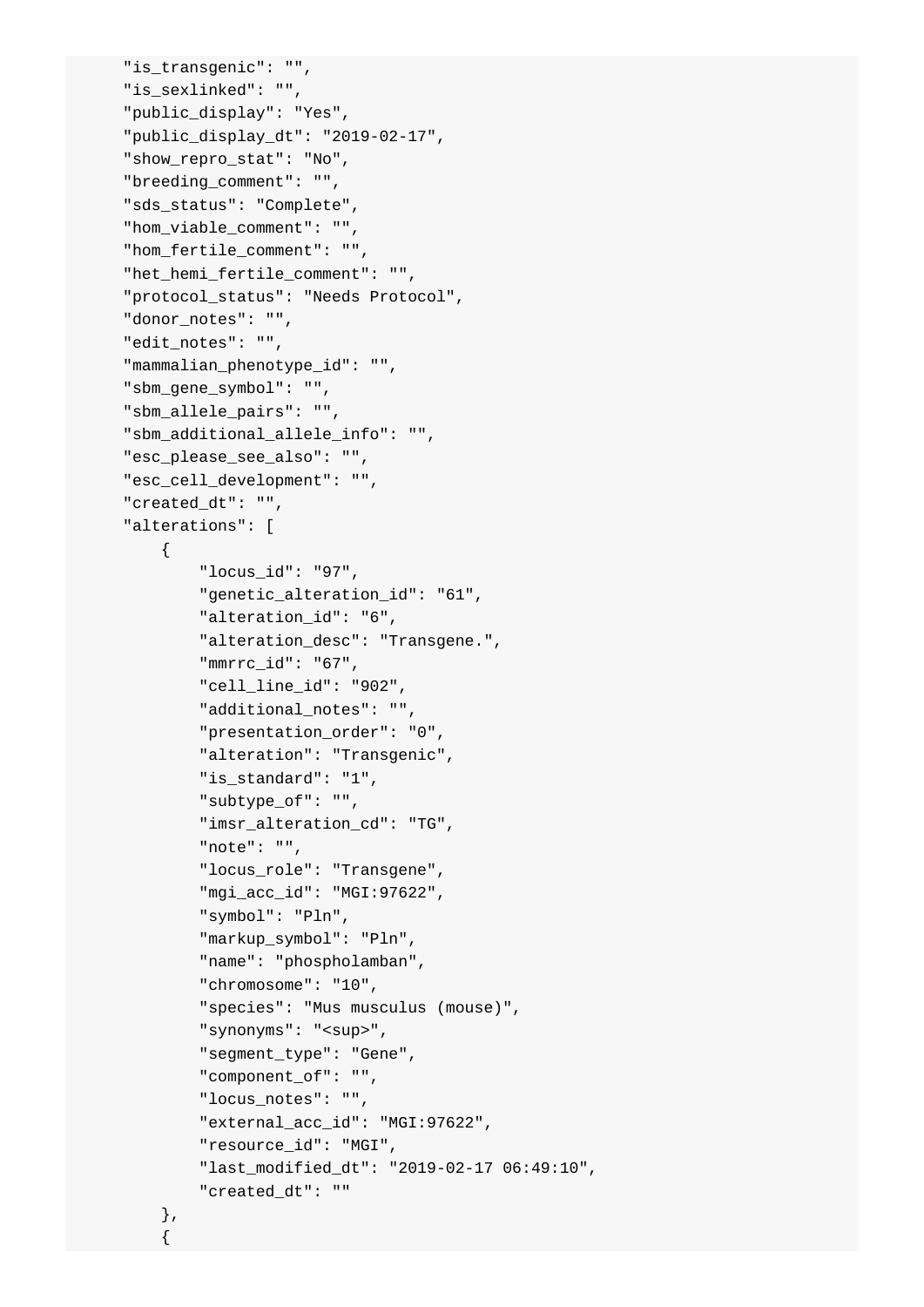```
 "locus_id": "3946",
     "genetic_alteration_id": "61",
     "alteration_id": "6",
     "alteration_desc": "Transgene.",
     "mmrrc_id": "67",
    "cell line id": "902",
     "additional_notes": "",
     "presentation_order": "0",
     "alteration": "Transgenic",
     "is_standard": "1",
     "subtype_of": "",
     "imsr_alteration_cd": "TG",
     "note": "",
     "locus_role": "Promoter",
     "mgi_acc_id": "MGI:2155600",
     "symbol": "Myh7",
     "markup_symbol": "Myh7",
     "name": "myosin, heavy polypeptide 7, cardiac muscle, beta",
     "chromosome": "14",
     "species": "Mus musculus (mouse)",
    " synonyms": "<sup>",
     "segment_type": "Gene",
     "component_of": "",
     "locus_notes": "",
     "external_acc_id": "MGI:2155600",
     "resource_id": "MGI",
     "last_modified_dt": "2019-02-17 06:49:02",
     "created_dt": ""
 },
     "locus_id": "35851",
     "genetic_alteration_id": "61",
     "alteration_id": "6",
     "alteration_desc": "Transgene.",
     "mmrrc_id": "67",
     "cell_line_id": "902",
     "additional_notes": "",
     "presentation_order": "0",
     "alteration": "Transgenic",
     "is_standard": "1",
     "subtype_of": "",
     "imsr_alteration_cd": "TG",
     "note": "",
     "locus_role": "Transgene",
     "mgi_acc_id": "MGI:3834218",
     "symbol": "Tg(Myh7-Pln)2Egk",
     "markup_symbol": "Tg(Myh7-Pln)2Egk",
     "name": "transgene insertion 2, Evangelia G Kranias;...",
     "chromosome": "unknown",
     "species": "Mus musculus (mouse)",
     "synonyms": "Pln<OE>|Tg(Myh6-Pln)2Egk|Tg(Pln)2Egk",
     "segment_type": "Transgene",
```
{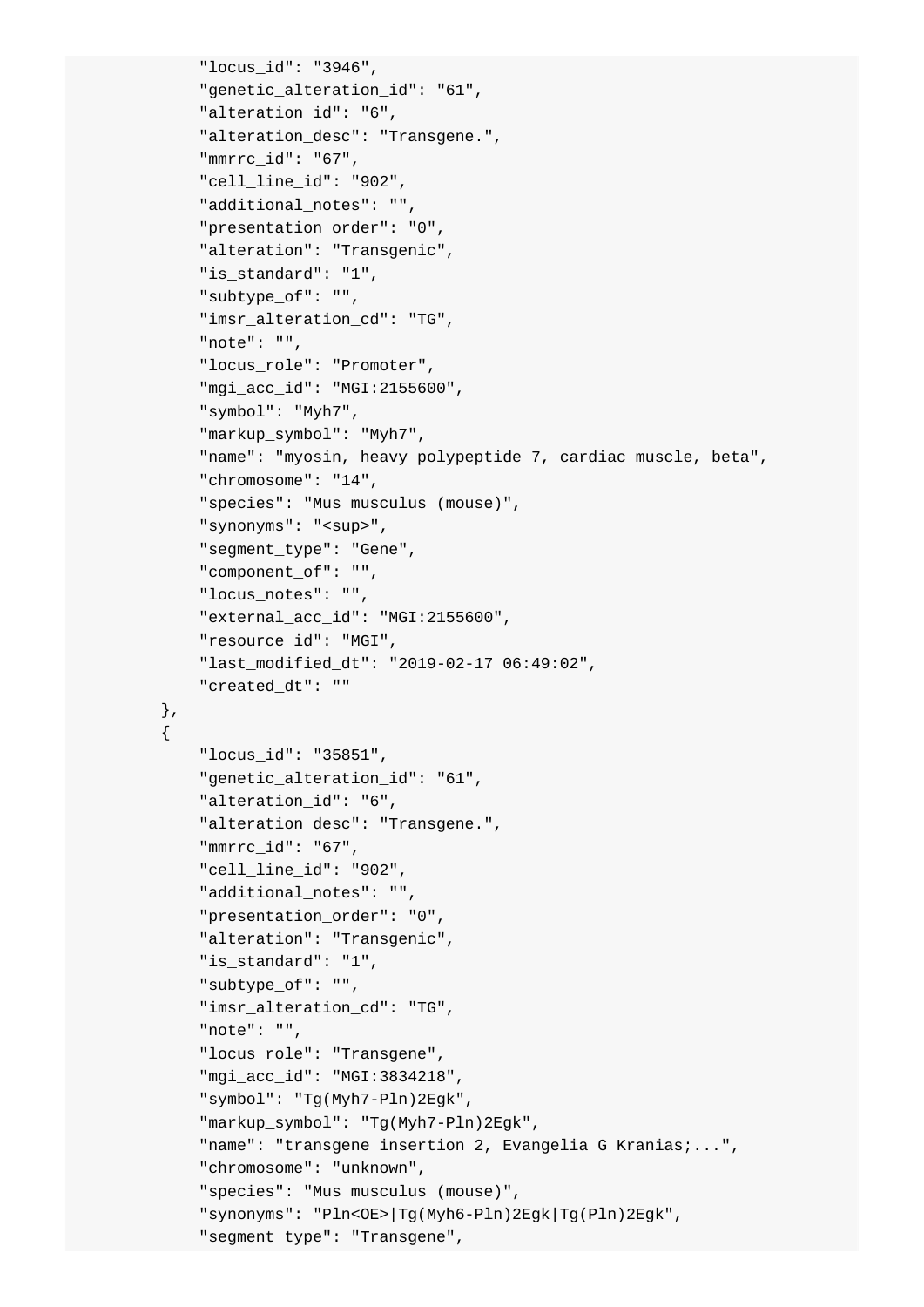```
 "component_of": "35853",
              "locus_notes": "",
              "external_acc_id": "MGI:3834218",
              "resource_id": "MGI",
              "last_modified_dt": "2019-02-17 06:36:36",
              "created_dt": ""
        }
   ]
}
```
### **getAllOrders()**

This function retrieves all orders for the center associated with an API user making this request. It is only possible to retrieve orders that were issued by the center that is associated with the API key being used.

**Endpoint**: /api/v1/catalog/getAllOrders/ **Example request (GET)**: <https://api.mmrrc.org/api/v1/catalog/getAllOrders> **Example response**:

```
\Gamma {
         "mmrrc_order_oid": "7845472",
         "actual_ship_dt": "2007-03-05",
         "billing_acct": "",
         "billing_id": "",
         "billing_subacct": "",
         "center_id": "UCD",
         "center_order_id": "",
         "center_ping_dt": "",
         "completed_by_email": "",
         "completed_by_name": "",
         "completed_by_title": "",
         "estd_ship_dt": "",
         "fedex_acct_num_tx": "",
         "init_estd_ship_dt": "",
         "instructions_comments_tx": "2\/16\/07 request date",
         "is_for_nih_grant": "0",
         "is_hlth_stat_preship_reqd": "0",
         "...": "more"
     }
]
```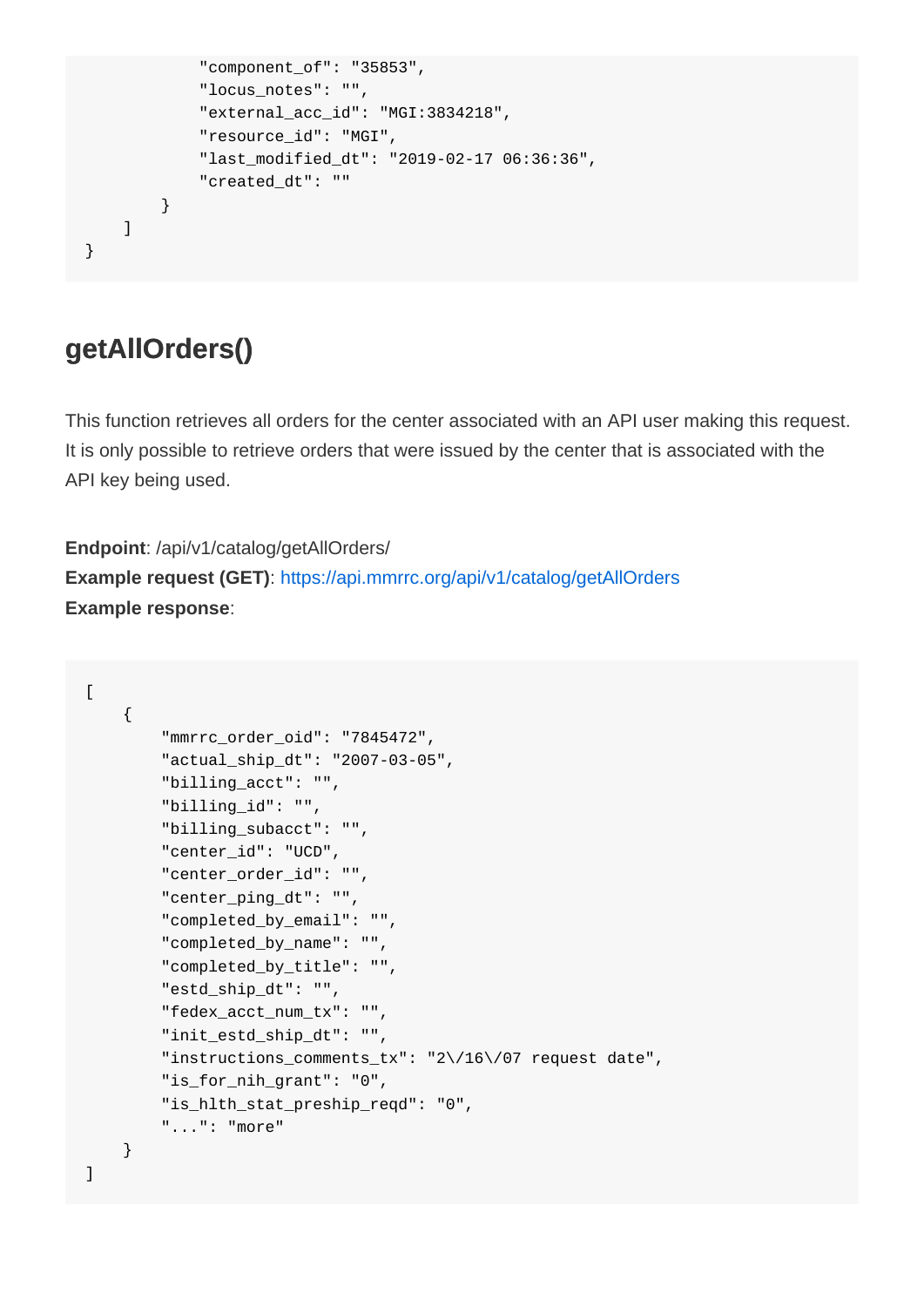### <span id="page-13-0"></span>**getActiveOrders()**

This function retrieves all active orders for the center associated with an API user making this request. It is only possible to retrieve orders that were issued by the center that is associated with the API key being used.

**Endpoint**: /api/v1/catalog/getActiveOrders/ **Example request (GET)**: <https://api.mmrrc.org/api/v1/catalog/getActiveOrders> **Example response**:

see the response for the getAllOrders() call

#### **getOrderDetails(order\_id)**

This function retrieves order information by order\_id. The requester can only access orders of their center.

**Endpoint**: /api/v1/catalog/getOrderDetails/

**Example request (GET)**: <https://api.mmrrc.org/api/v1/catalog/getOrderDetails/7827472> **Example response**:

```
{
     "order_info": {
         "mmrrc_order_oid": "7827472",
         "actual_ship_dt": "2007-03-05",
         "billing_acct": "",
         "billing_id": "",
         "billing_subacct": "",
         "center_id": "UCD",
        "center order id": "",
         "center_ping_dt": "",
         "completed_by_email": "",
         "completed_by_name": "",
         "completed_by_title": "",
         "estd_ship_dt": "",
         "fedex_acct_num_tx": "",
         "init_estd_ship_dt": "",
         "instructions_comments_tx": "2/16/07 request date",
         "is_for_nih_grant": "0",
```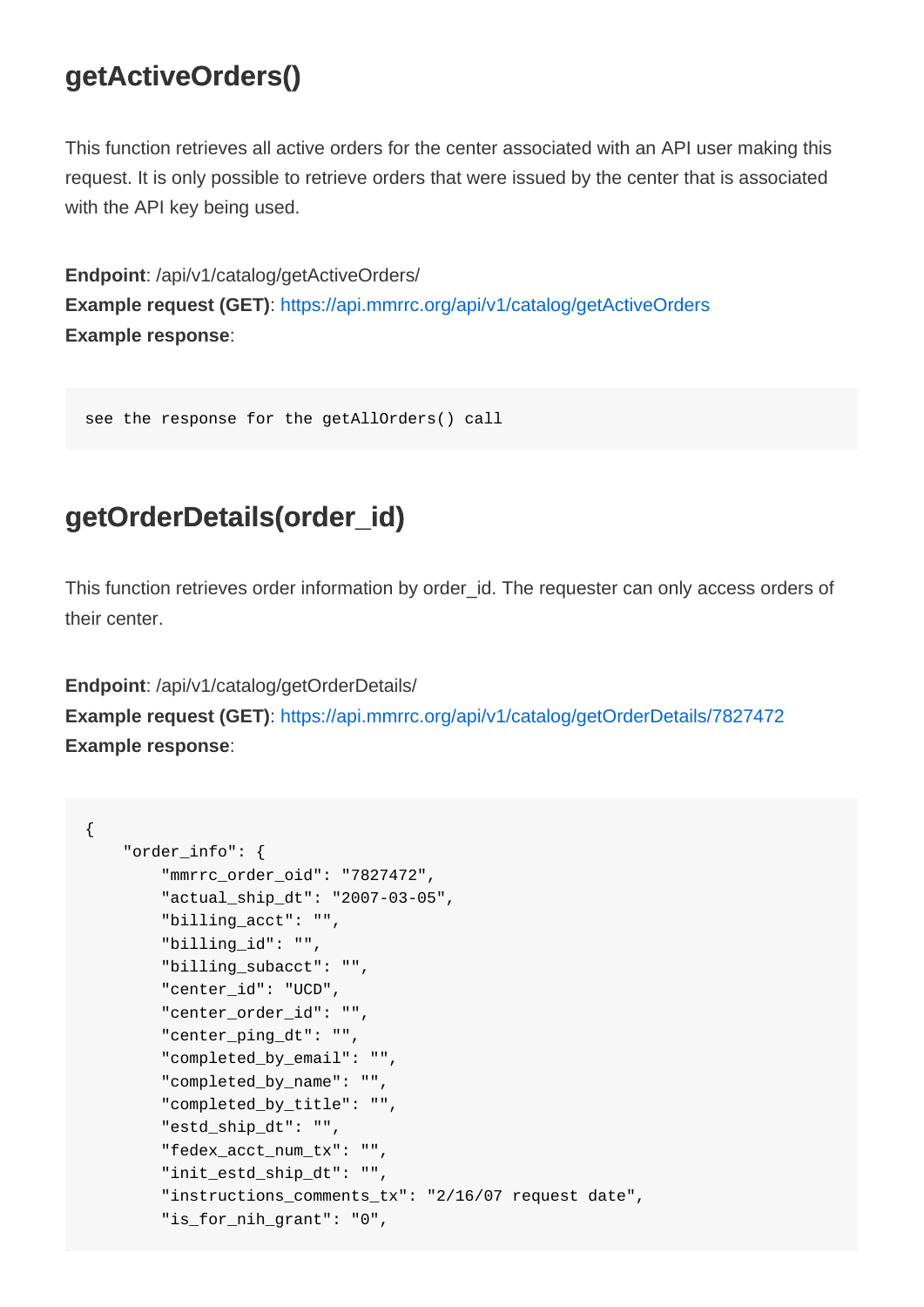```
"is hlth stat preship reqd": "0",
     "is_paying_credit_card": "0",
     "is_ri_planning_make_mice": "1",
     "po_expiration_dt": "",
     "po_num_tx": "726135",
     "proj_code": "",
     "icc_center_oid": "",
     "order_submission_oid": "7827461",
     "state_id": "3206",
     "lockedbysession_id": "",
     "create_by": "6879",
     "create_dt": "2007-06-06",
     "mod_by": "267447",
     "mod_dt": "2010-10-17",
     "order_dt": "2007-02-16",
     "preferred_carrier_acct": "",
     "preferred_carrier_tx": "",
     "customer_class_cd": "NP",
     "preferred_pay_method": "PO",
     "completed_by_phone": "",
    "ip_responsible_role_tx": "Bill-to",
     "other_emails": "",
     "customer_label": "",
     "grant_numbers": "",
     "center_accept_dt": "",
     "waive_quarantine": "",
     "nih_sources": "",
     "state_cd": "Fulfilled"
 },
 "contacts": [{
         "role_cd": "Bill-to",
         "order_contact_oid": "7847476",
         "distribution_contact_oid": "28429588",
         "brim_user_id": "",
         "email_address": "caroline@example.com",
         "fax": "254-618-1420",
         "first_name": "Caroline ",
         "is_active": "1",
         "last_name": "Smith",
         "name_suffix": "",
         "title": "",
         "voice_phone": "456-634-1134",
         "create_by": "267447",
         "create_dt": "2010-10-17",
         "mod_by": "",
         "mod_dt": "",
         "distrib_cont_instn_oid": "28449589",
         "institution_oid": "28449587",
         "state_province": "TX",
         "postal_code": "76235-5303",
         "country": "United States",
         "city": "Dallas ",
```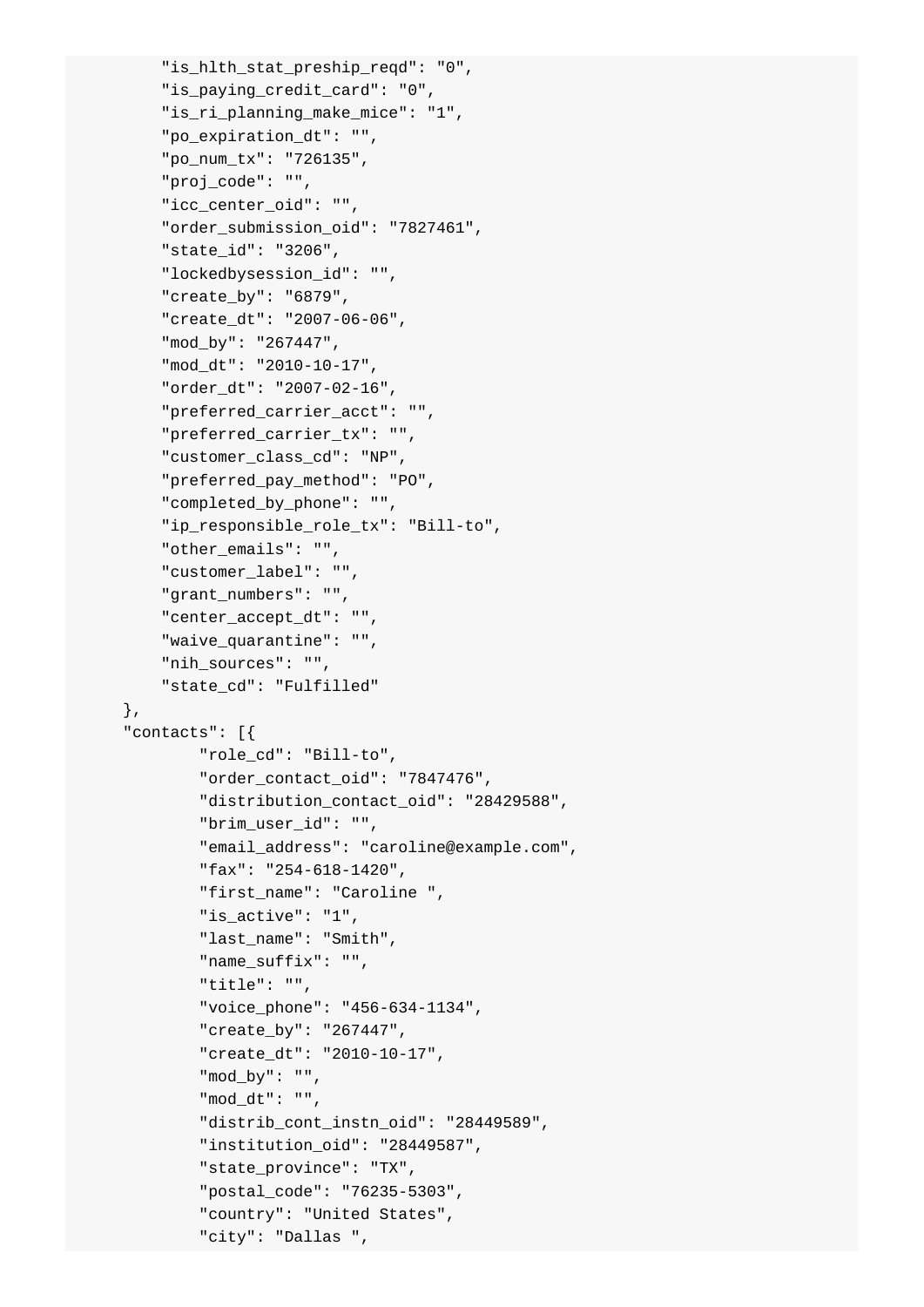```
 "address": "6000 Oak Street",
     "address_detail": "",
     "institution_name": "University of Texas"
 }, {
     "role_cd": "Recipient",
     "order_contact_oid": "7847477",
     "distribution_contact_oid": "28429588",
     "brim_user_id": "",
     "email_address": "caroline@example.com",
     "fax": "254-618-1420",
     "first_name": "Caroline ",
     "is_active": "1",
     "last_name": "Smith",
     "name_suffix": "",
     "title": "",
     "voice_phone": "456-634-1134",
     "create_by": "267447",
     "create_dt": "2010-10-17",
     "mod_by": "",
     "mod_dt": "",
    "distrib cont instn oid": "28449589",
     "institution_oid": "28449587",
     "state_province": "TX",
     "postal_code": "76235-5303",
     "country": "United States",
     "city": "Dallas ",
     "address": "6000 Oak Street",
     "address_detail": "",
     "institution_name": "University of Texas"
 }, {
     "role_cd": "Ship-to",
     "order_contact_oid": "7827478",
     "distribution_contact_oid": "",
     "brim_user_id": "",
     "email_address": "",
     "fax": "",
     "first_name": "",
     "is_active": "",
     "last_name": "",
     "name_suffix": "",
     "title": "",
     "voice_phone": "",
     "create_by": "",
     "create_dt": "",
     "mod_by": "",
     "mod_dt": "",
     "distrib_cont_instn_oid": "",
     "institution_oid": "",
     "state_province": "TX",
     "postal_code": "76235-5303",
     "country": "United States",
     "city": "Dallas",
```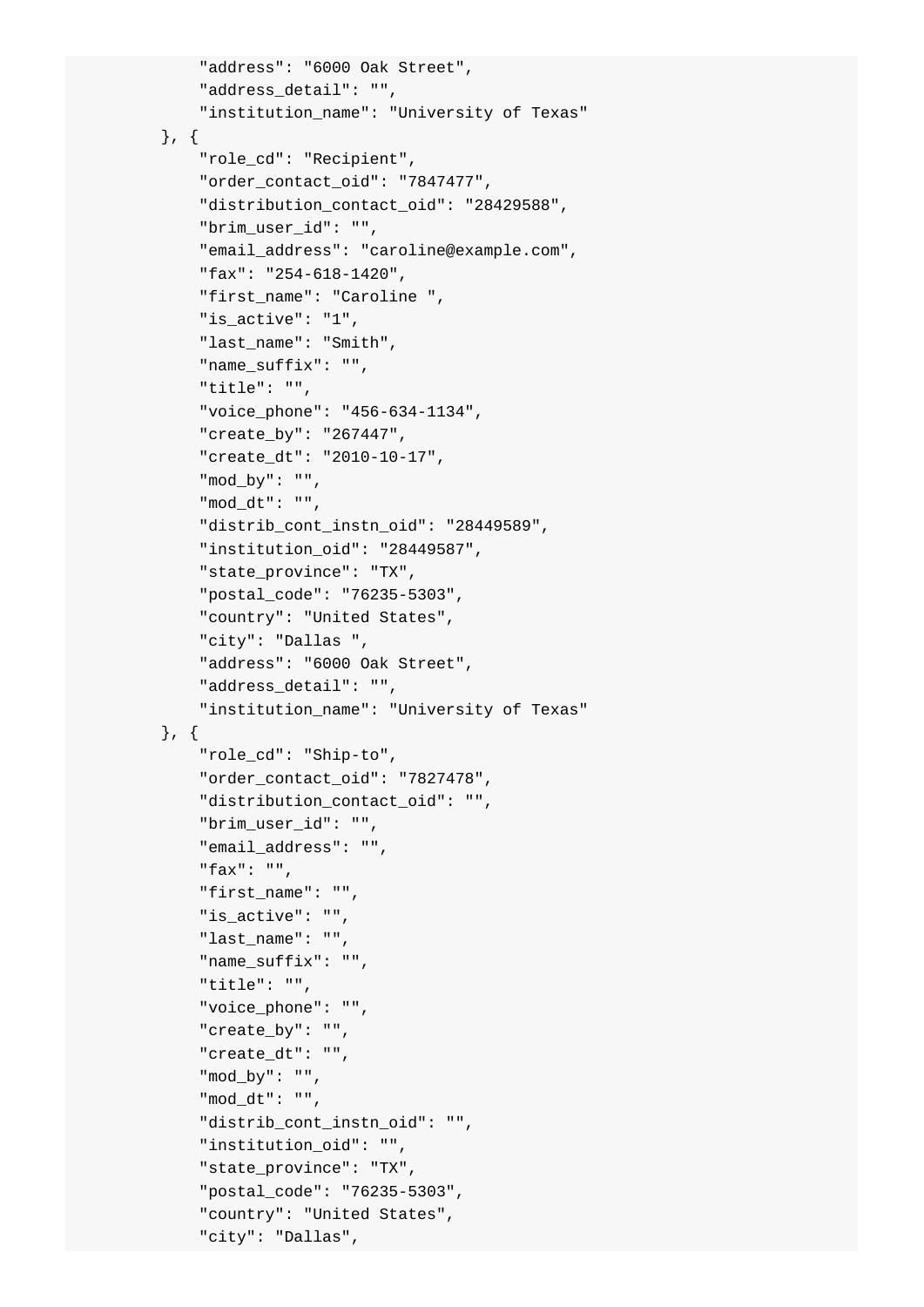```
 "address": "6000 Oak Street",
     "address_detail": "",
     "institution_name": ""
 }, {
     "role_cd": "Ship-to Contact",
     "order_contact_oid": "7847477",
     "distribution_contact_oid": "28429588",
     "brim_user_id": "",
     "email_address": "caroline@example.com",
     "fax": "254-618-1420",
     "first_name": "Caroline ",
     "is_active": "1",
     "last_name": "Smith",
     "name_suffix": "",
     "title": "",
     "voice_phone": "456-634-1134",
     "create_by": "267447",
     "create_dt": "2010-10-17",
     "mod_by": "",
     "mod_dt": "",
    "distrib cont instn oid": "28449589",
     "institution_oid": "28449587",
     "state_province": "TX",
     "postal_code": "76235-5303",
     "country": "United States",
     "city": "Dallas ",
     "address": "6000 Oak Street",
     "address_detail": "",
     "institution_name": "University of Texas"
 }, {
     "role_cd": "Vet",
     "order_contact_oid": "7827482",
     "distribution_contact_oid": "",
     "brim_user_id": "",
     "email_address": "",
     "fax": "",
     "first_name": "",
     "is_active": "",
     "last_name": "",
     "name_suffix": "",
     "title": "",
     "voice_phone": "",
     "create_by": "",
     "create_dt": "",
     "mod_by": "",
     "mod_dt": "",
     "distrib_cont_instn_oid": "",
     "institution_oid": "",
     "state_province": "",
     "postal_code": "",
     "country": "",
     "city": "",
```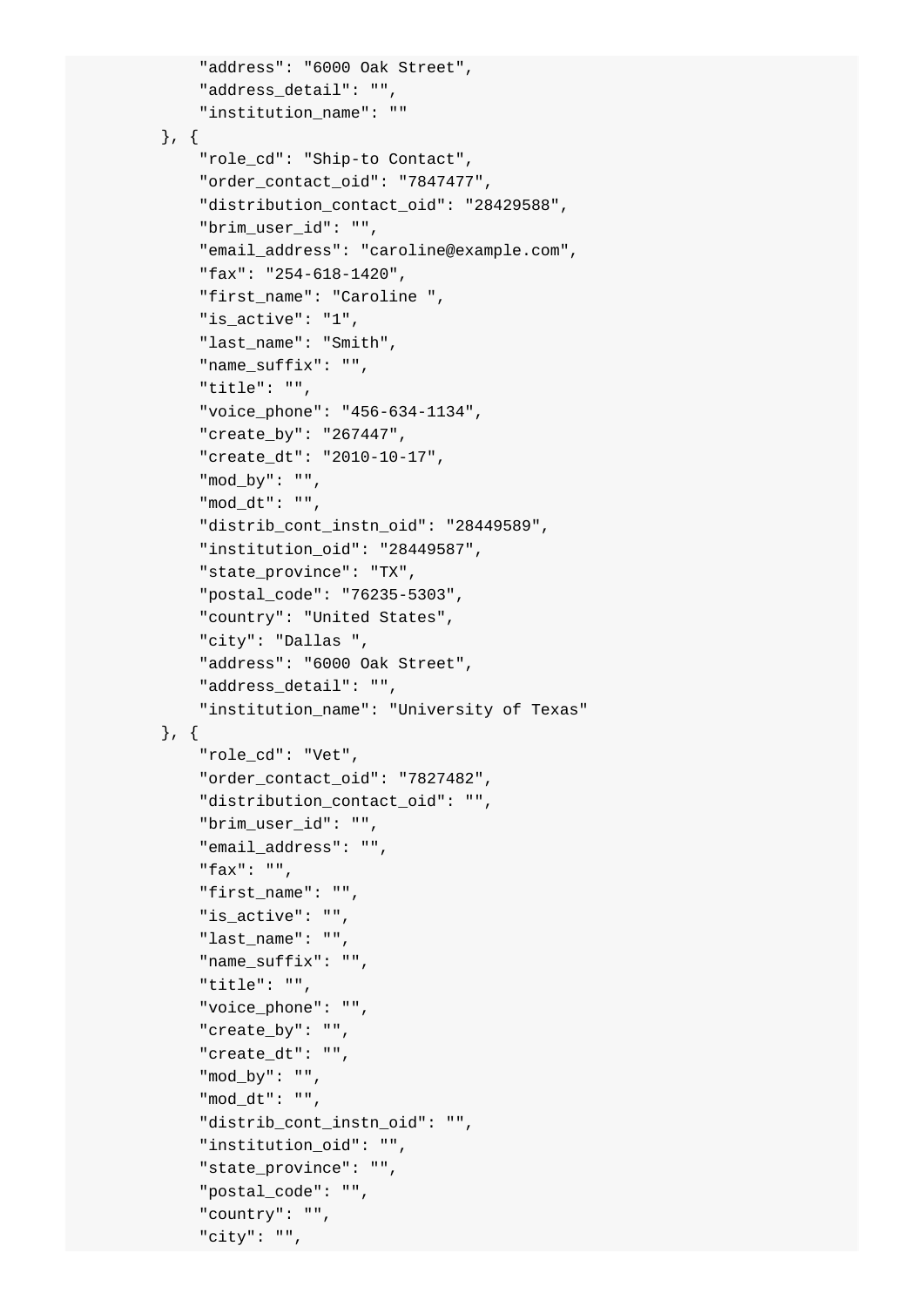```
 "address": "",
         "address_detail": "",
         "institution_name": ""
     }
\mathbf{1},
 "restrictions": [{
     "order_strain_restriction_oid": "7827487",
     "closed_dt": "2007-06-06",
     "fulfillment_notes": "",
     "mmrrc_id": "2245",
     "restriction_id": "1",
     "status_dt": "2007-06-06",
     "status_initials": "",
     "status_notes": "BG clone, not required",
     "status_user": "jdoe",
     "icc_restriction_oid": "",
     "icc_strain_oid": "",
     "mmrrc_order_oid": "7827472",
     "mta_on_file_oid": "",
     "status_cd": "N/A",
     "create_by": "267851",
     "create_dt": "2007-06-06",
     "mod_by": "270818",
     "mod_dt": "2007-08-22",
    "restriction_name": "Non-Profit Only<sup>1</sup>",
    "is patent": "0",
     "restriction_desc": "The donor or their institution...",
     "expiration_dt": "",
     "nonprofit_only": "1",
     "reqd_of_nonprofit": "0",
     "holder": "",
     "contact": "Contact Donating Institution",
     "terms": "",
     "is_standard": "1",
     "show_publicly": "1",
     "is_mta": "0",
     "url": "",
     "strain_name": "BayGenomics ES cell line RRF531"
 }],
 "items": [{
     "order_item_oid": "7827483",
     "is_active": "1",
     "item_price": "225",
     "item_status_cd": "Active",
     "needed_by_dt": "",
     "qty": "1",
     "item_master_oid": "7663313",
     "mmrrc_order_oid": "7827472",
     "order_item_rfk": "",
     "create_by": "267447",
     "create_dt": "2007-05-29",
     "mod_by": "267447",
```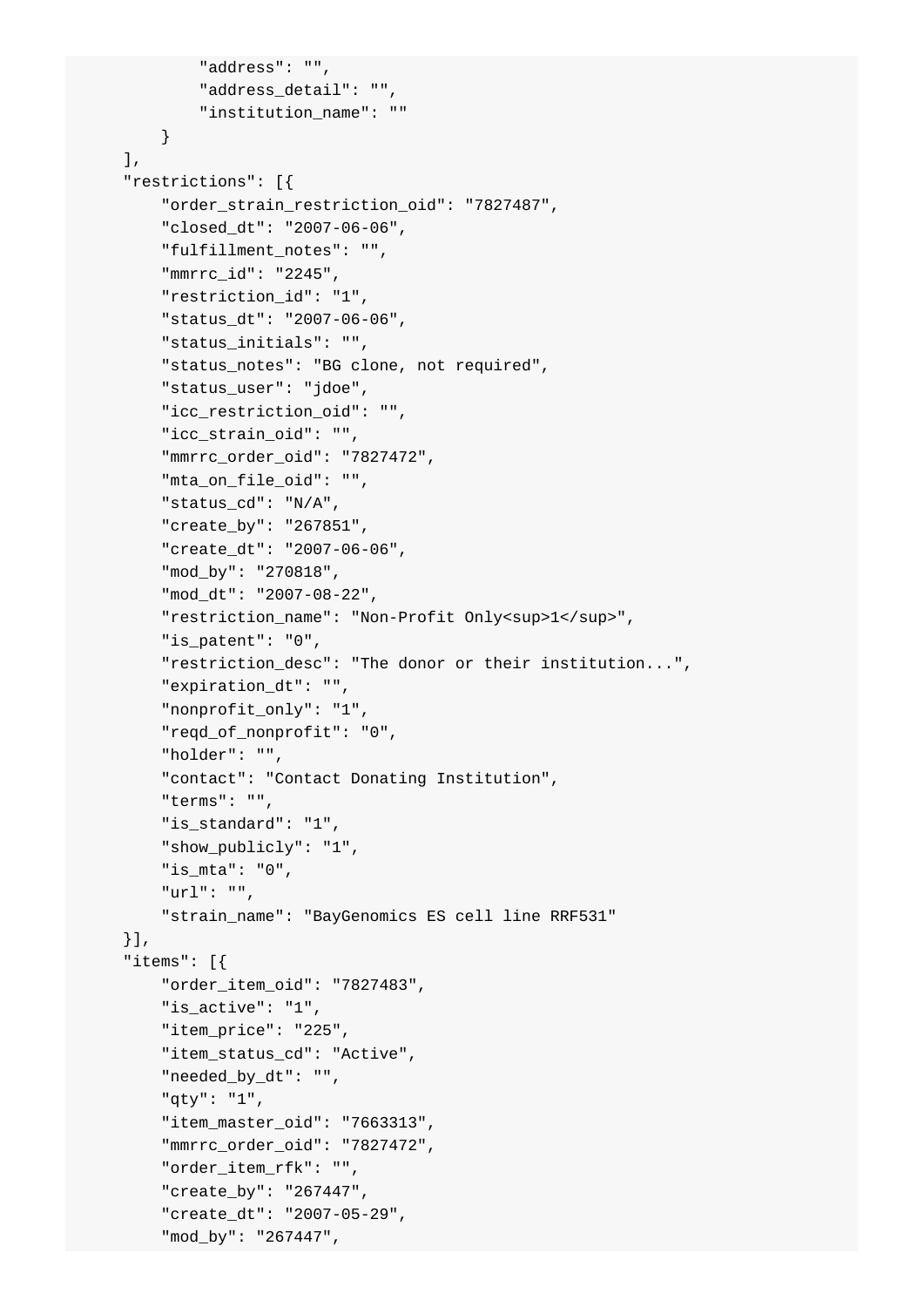```
 "mod_dt": "2010-02-21",
 "age_desc": "",
 "alt_item_code": "RRF531",
 "ctr_item_code": "",
 "gender": "",
 "icc_item_code": "002245-UCD-CELL",
 "is_available": "1",
 "item_desc": "BayGenomics ES cell line RRF531",
 "product_note_oid": "",
 "strain_archive_oid": "7663312",
 "material_format": "ES cell line",
 "fulfillment_time_tx": "Typically 2 to 4 weeks with...",
 "item_mstr_fee_category_oid": "10974224 ",
 "strain_name": "BayGenomics ES cellline RRF531",
 "mmrrc_id": "2245",
 "standard_uom": "Vial",
 "close_status": "AVD",
 "specs": [{
     "order_item_spec_optn_oid": "7827484",
     "desc_tx": "ES cell line genetic confirmation",
     "price": "0",
     "value_tx": "No",
     "item_spec_oid": "7340132",
     "order_item_oid": "7827483",
     "create_by": "",
     "create_dt": "",
     "mod_by": "267447",
     "mod_dt": "2011-03-30",
    "center_id": "UCD",
     "html_display_type": "select",
     "icc_center_oid": "",
     "product_note_oid": "",
     "applies_to_format": "Cell Line",
     "spec_type": "Resequence",
     "item_spec_fee_category_oid": "10974454",
     "icc_item_code_fk": ""
 }, {
     "order_item_spec_optn_oid": "7827485",
     "desc_tx": "Micro-Injection Service",
     "price": "0",
     "value_tx": "No",
     "item_spec_oid": "7340133",
     "order_item_oid": "7827483",
     "create_by": "",
     "create_dt": "",
     "mod_by": "267447",
     "mod_dt": "2010-02-21",
     "center_id": "UCD",
     "html_display_type": "select",
     "icc_center_oid": "",
     "product_note_oid": "",
     "applies_to_format": "Cell Line",
```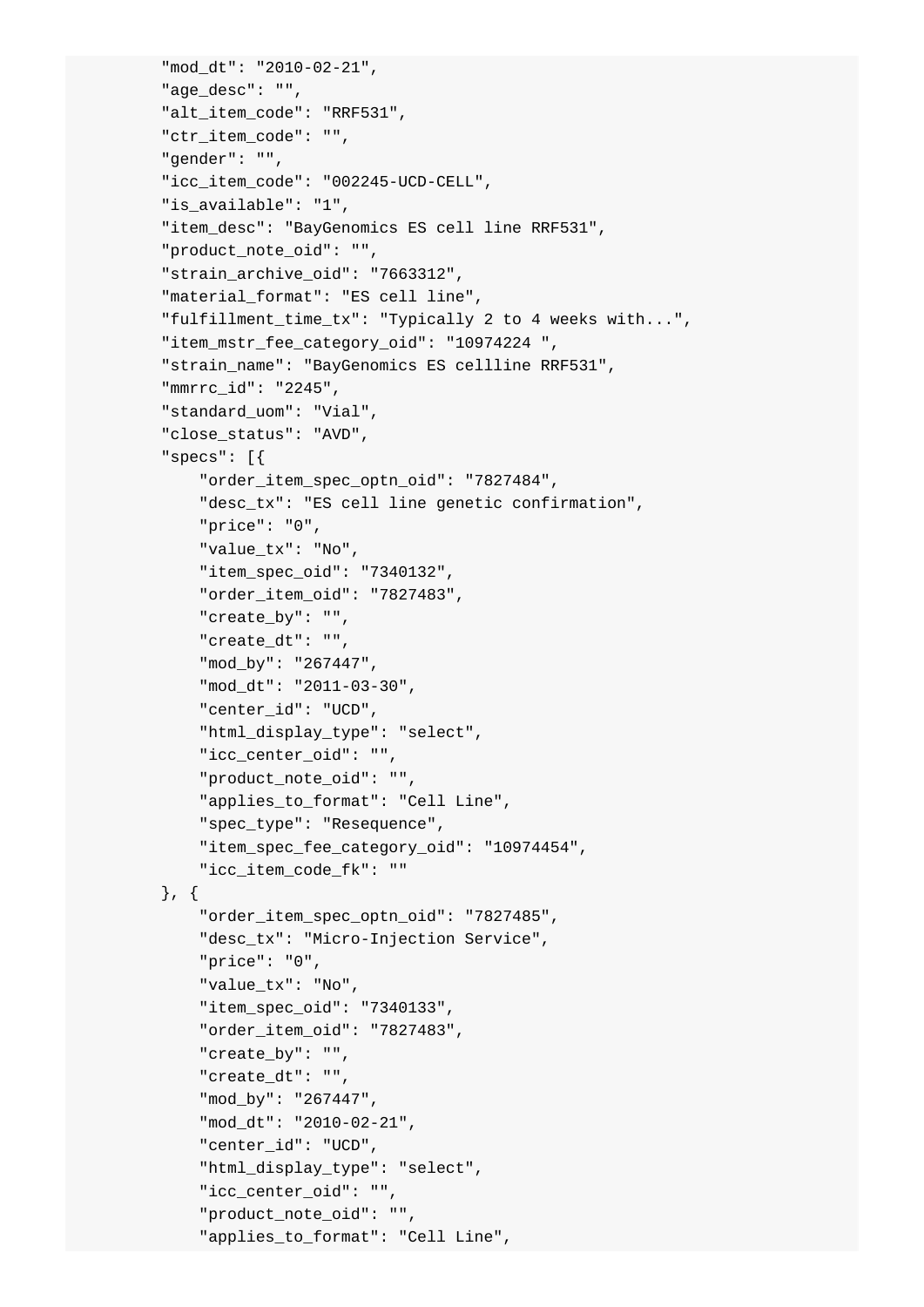```
 "spec_type": "MicroInjection",
         "item_spec_fee_category_oid": "10974451",
         "icc_item_code_fk": ""
     }, {
         "order_item_spec_optn_oid": "7827486",
        "desc tx": "Parental line E14Tg2a.4 <a href=\"...",
         "price": "0",
         "value_tx": "No",
         "item_spec_oid": "7506651",
         "order_item_oid": "7827483",
         "create_by": "267447",
         "create_dt": "2007-04-10",
         "mod_by": "267447",
         "mod_dt": "2010-02-21",
         "center_id": "UCD",
         "html_display_type": "select",
        "icc_center_oid": "",
         "product_note_oid": "",
         "applies_to_format": "Cell Line",
         "spec_type": "Parental",
         "item_spec_fee_category_oid": "10974452",
         "icc_item_code_fk": ""
     }]
 }],
 "shipments": [{
     "item_master_oid": "7663313",
     "age_desc": "",
     "alt_item_code": "RRF531",
     "ctr_item_code": "",
     "gender": "",
     "icc_item_code": "002245-UCD-CELL",
     "is_available": "1",
     "item_desc": "BayGenomics ES cell line RRF531",
     "product_note_oid": "",
     "strain_archive_oid": "7663312",
     "create_by": "267447",
     "create_dt": "2007-05-29",
     "mod_by": "267447",
     "mod_dt": "2010-02-21",
    "material format": "ES cell line",
     "fulfillment_time_tx": "Typically 2 to 4 weeks with...",
     "item_mstr_fee_category_oid": "10974224",
     "qty": "1",
     "partial_ship_dt": "2007-03-05",
     "shipped_item_oid": "8127254",
     "note_tx": ""
 }],
 "milestones": "",
 "notes": [{
     "order_note_oid": "7827488",
     "note_dt": "2007-06-06",
     "note_tx": "2/16/07 request date",
```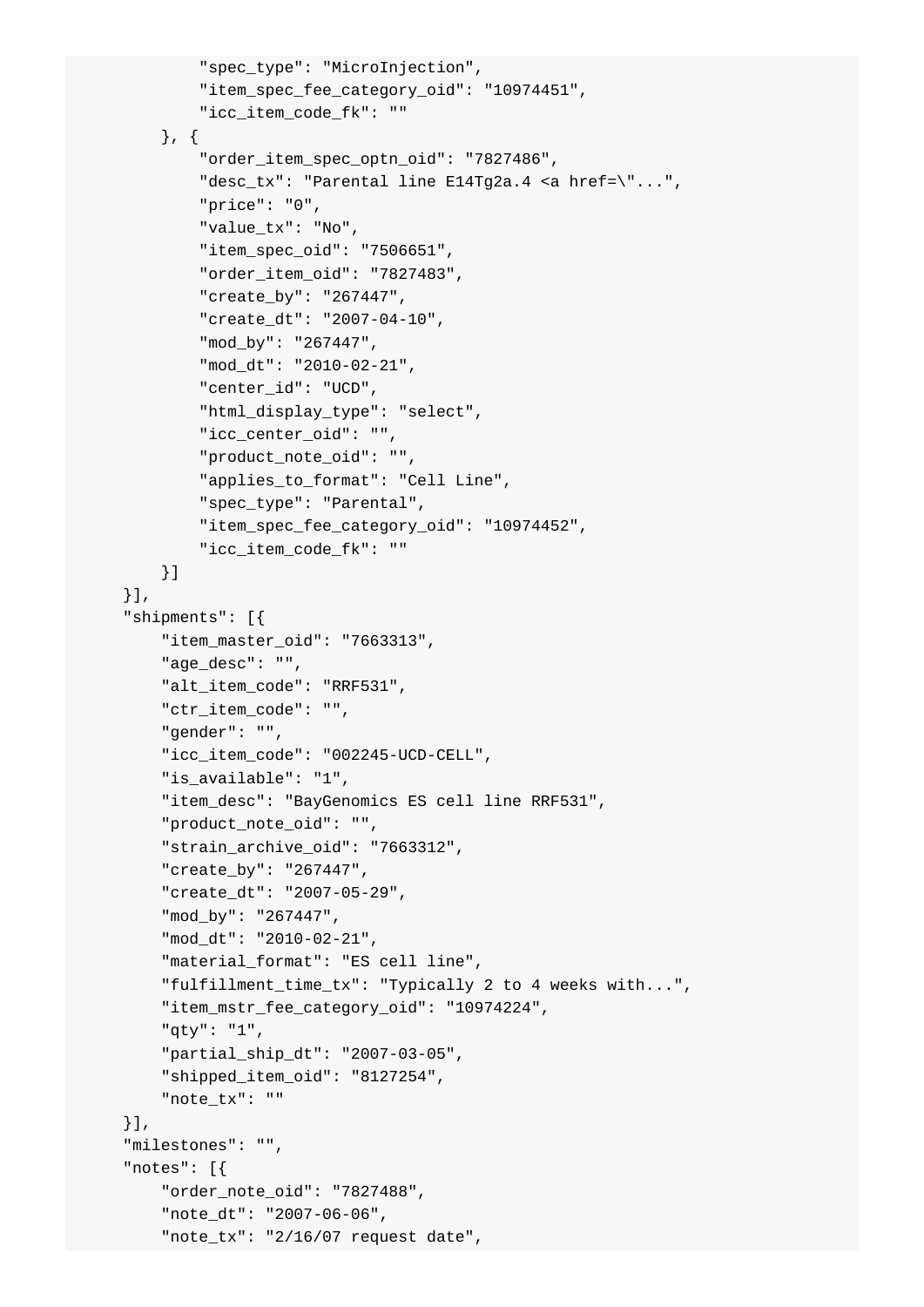```
 "note_type_cd": "Customer Submission",
         "user_id": "",
         "mmrrc_order_oid": "7827472",
         "create_by": "267851",
         "create_dt": "2007-06-06",
         "mod_by": "",
         "mod_dt": "",
         "Name": ""
     }],
     "funding": "",
     "nonprofit_status": "NP",
     "customer_label": "",
     "grant_numbers": ""
}
```
## **List of PUT functions**

#### **updateOrderStatus()**

This function updates order status.

**Endpoint**: /api/v1/orders/updateOrderStatus **Example request (PUT)**: <https://api.mmrrc.org>/api /v1/orders/updateOrderStatus

#### **Example JSON input**:

```
{
     "order_id": "146694018",
     "state_id": "3201"
}
```
#### **Example response**:

```
{
     "success": "Order Status Updated Successfully to 3200"
}
```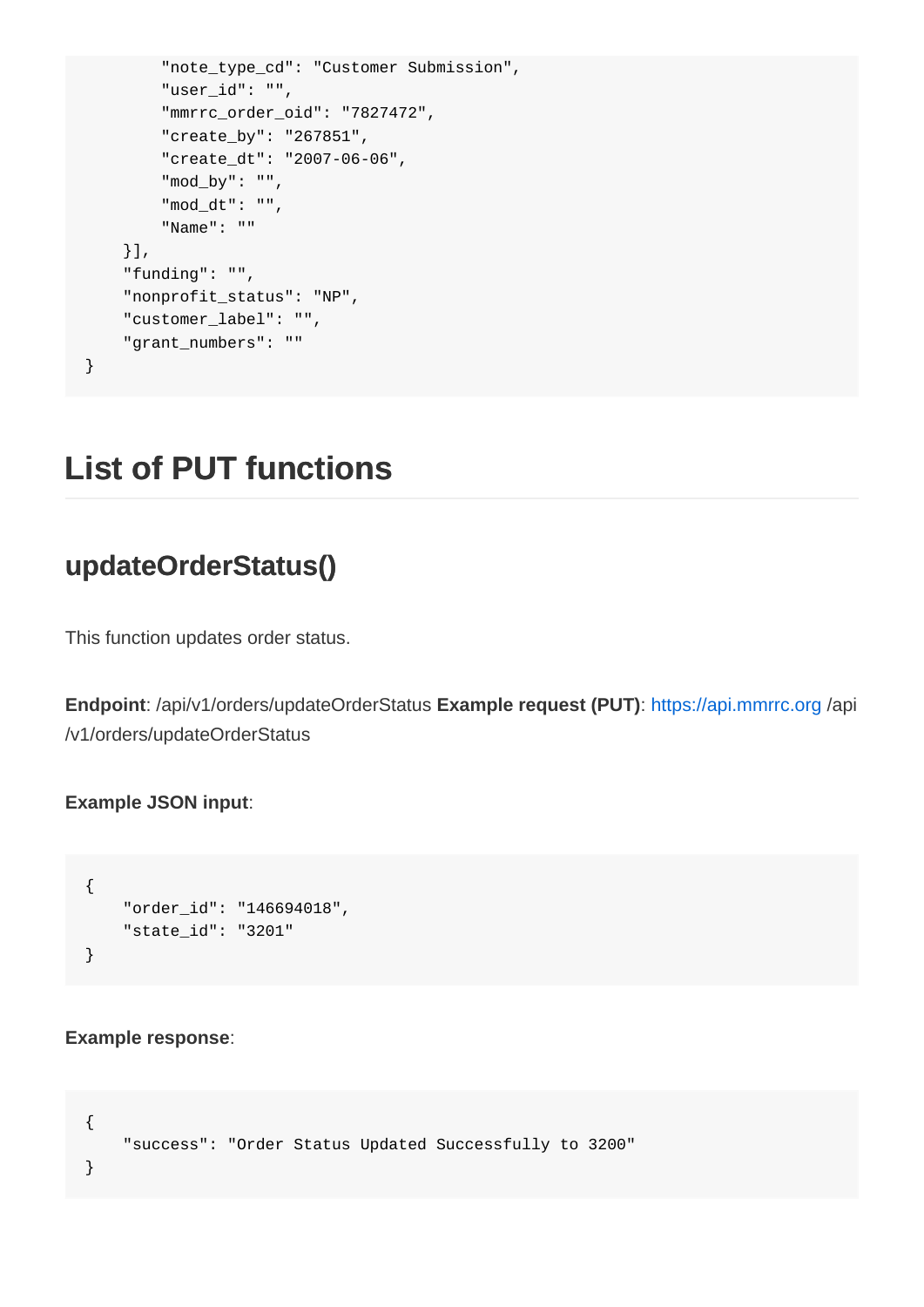### <span id="page-21-0"></span>**addOrderNote()**

This function adds a user note to an order.

**Endpoint**: /api/v1/orders/addOrderNote **Example request (POST)**: <https://api.mmrrc.org/api/v1/orders/addOrderNote> **Example JSON input**:

```
{
     "order_id": "146694018",
     "note": "This is note text."
}
```
#### **Example response**:

```
{
     "success": "Note Successfully added to 146694018"
}
```
#### **addOrderMilestone()**

This function adds a milestone to an order.

**Endpoint**: /api/v1/orders/addOrderMilestone **Example request (POST)**: <https://api.mmrrc.org/api/v1/orders/addOrderMilestone>

**Example JSON input**:

```
{
     "order_id": "146694018",
     "milestone": "Colony expansion started",
     "completed_dt": "2017-03-28",
```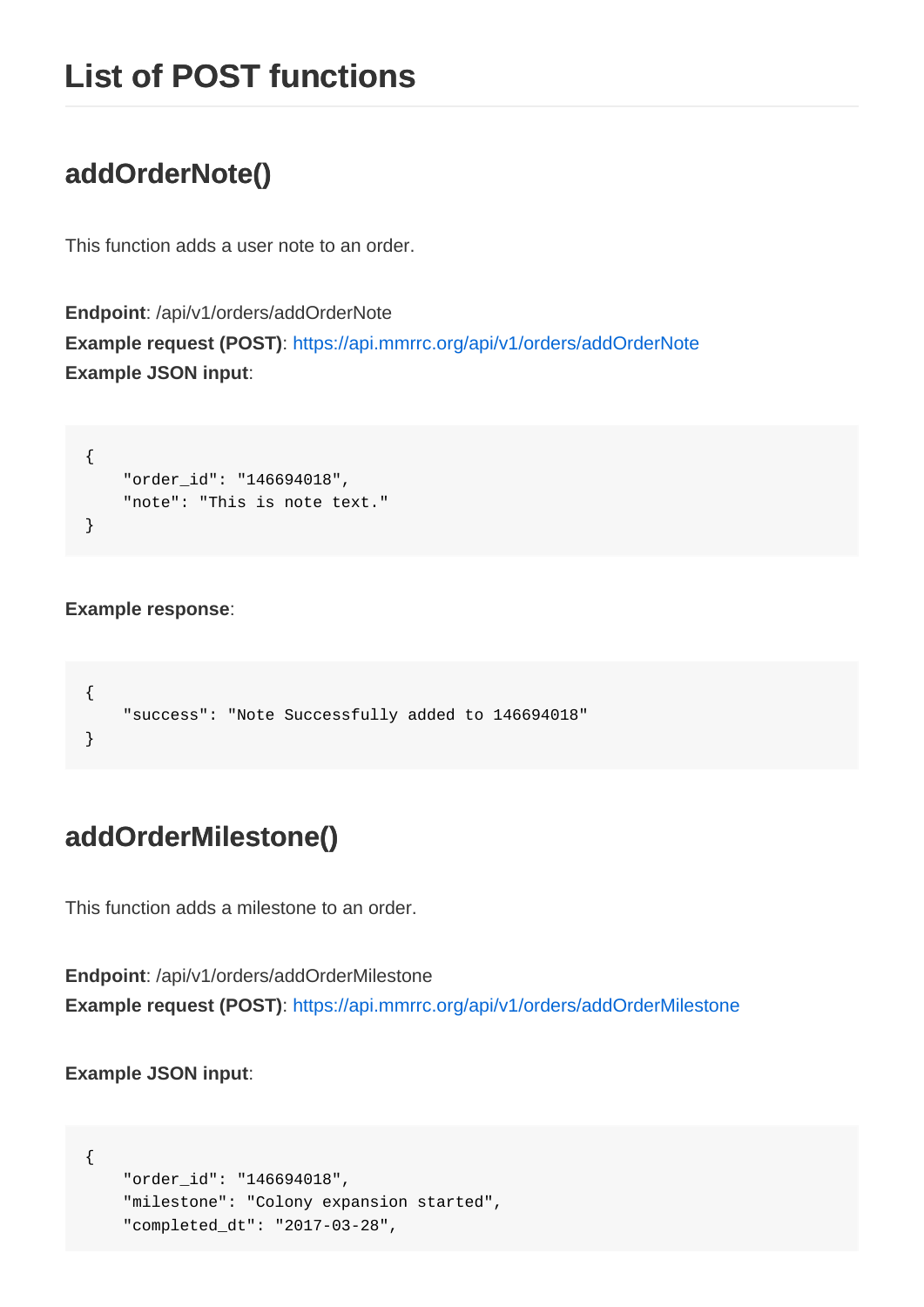```
 "note": "This is note text."
}
```
#### **Example response**:

```
{
     "success": "Milestone Successfully added to 146694018"
}
```
#### **addOrderShipment()**

This function adds an order shipment.

**Endpoint**: /api/v1/orders/addOrderShipment **Example request (POST)**: <https://api.mmrrc.org>/api/v1/orders/addOrderShipment

**Example JSON input**:

```
{
     "order_id": "146694018",
     "item_code": "042212-UCD-HET-M",
     "note": "Shipping might come in early.",
     "ship_dt": "2017-03-07",
     "qty": "1125"
}
```
#### **Example response**:

```
{
     "success": "Shipment successfully added to order 146694018"
}
```
### **Creating a new submission**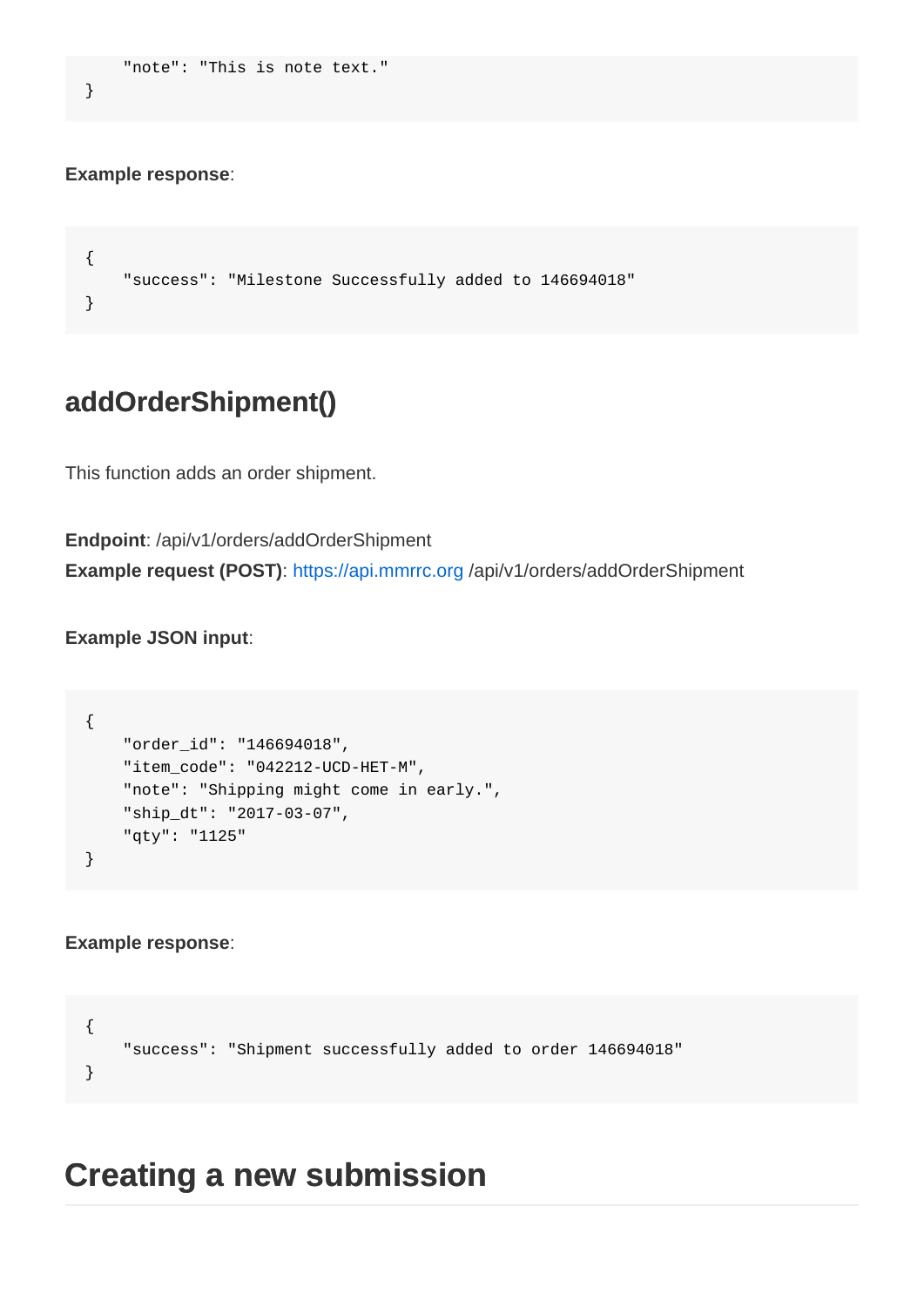<span id="page-23-0"></span>Note: accessing this resource requires authentication.

Description: This resource enters a strain submission into the curation process and returns mmrrc\_id.

**Endpoint**: /api/v1/submission/ **Example request (POST)**: <https://api.mmrrc.org/api/v1/submission/>

**Example response**:

```
{
   "success":
    {
       "mmrrc_id":"51262",
         "locus_id":
 [
              "67091",
             "45044",
             "66399"
           ],
         "genetic_alteration_id":"53239"
     }
}
```
## **Updating an existing submission**

Updates only need to send the fields that are being changed and the importation\_data center\_id that matches the API key being used. The response will include a change entry for each field that was changed.

**Endpoint**: /api/v1/submission/updateSubmission/ **Example request (PUT):**<https://api.mmrrc.org/api/v1/submission/updateSubmission/64703>

**Example JSON input**:

```
{
   "mta_restrictions": [
     "KOMP MTA",
```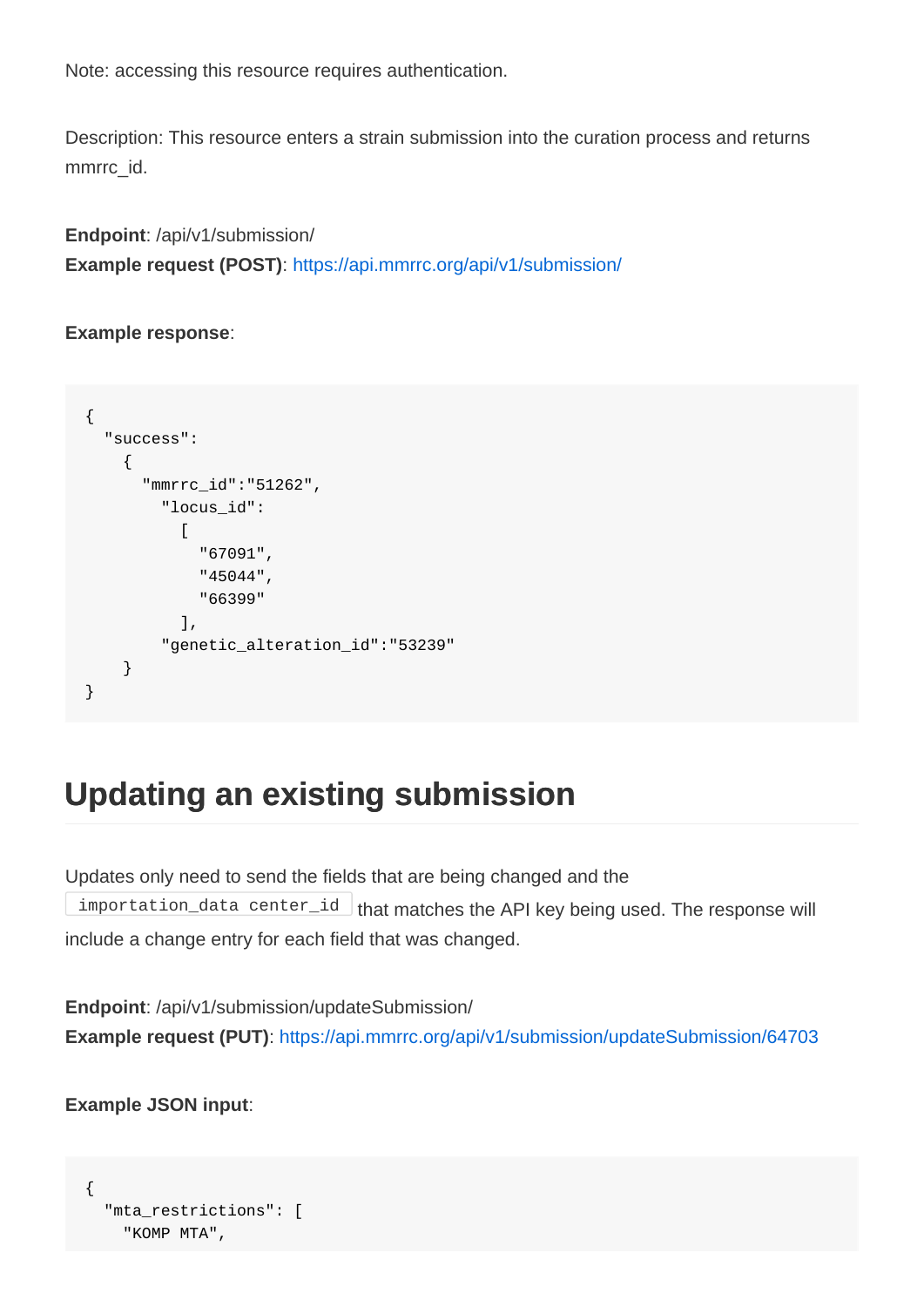```
"MMRRC-COU"
   ],
   "importation_data": {
     "center_id": "UCD"
   }
}
```
#### **Example response**:

```
{
   "success": {
     "mmrrc_id": "64703",
     "locus_id": [],
     "genetic_alteration_id": "",
     "changes": [
       {
         "mmrrc_id": "64703",
         "change_log_type_id": "2",
         "field_name": "mta_restrictions",
         "field_label": "MTA Restrictions",
         "changed_from": "MMRRC-COU",
         "changed_to": "",
         "created_by": "13716",
         "created_dt": "2018-12-21 14:24:06"
       }
    ]
   }
}
```
### **Caveats:**

- All interactions with the API are logged, including IP addresses for anonymous connections and center credentials for authenticated usage.
- All submissions will have a status of "APIsubmission" post API validation and will not be publicly available until the data is QC'd and curated.
- We will be modifying this API based on user feedback so please feel free to contact us with requests. We will update this documentation to reflect changes as we can.

### **Useful Tools:**